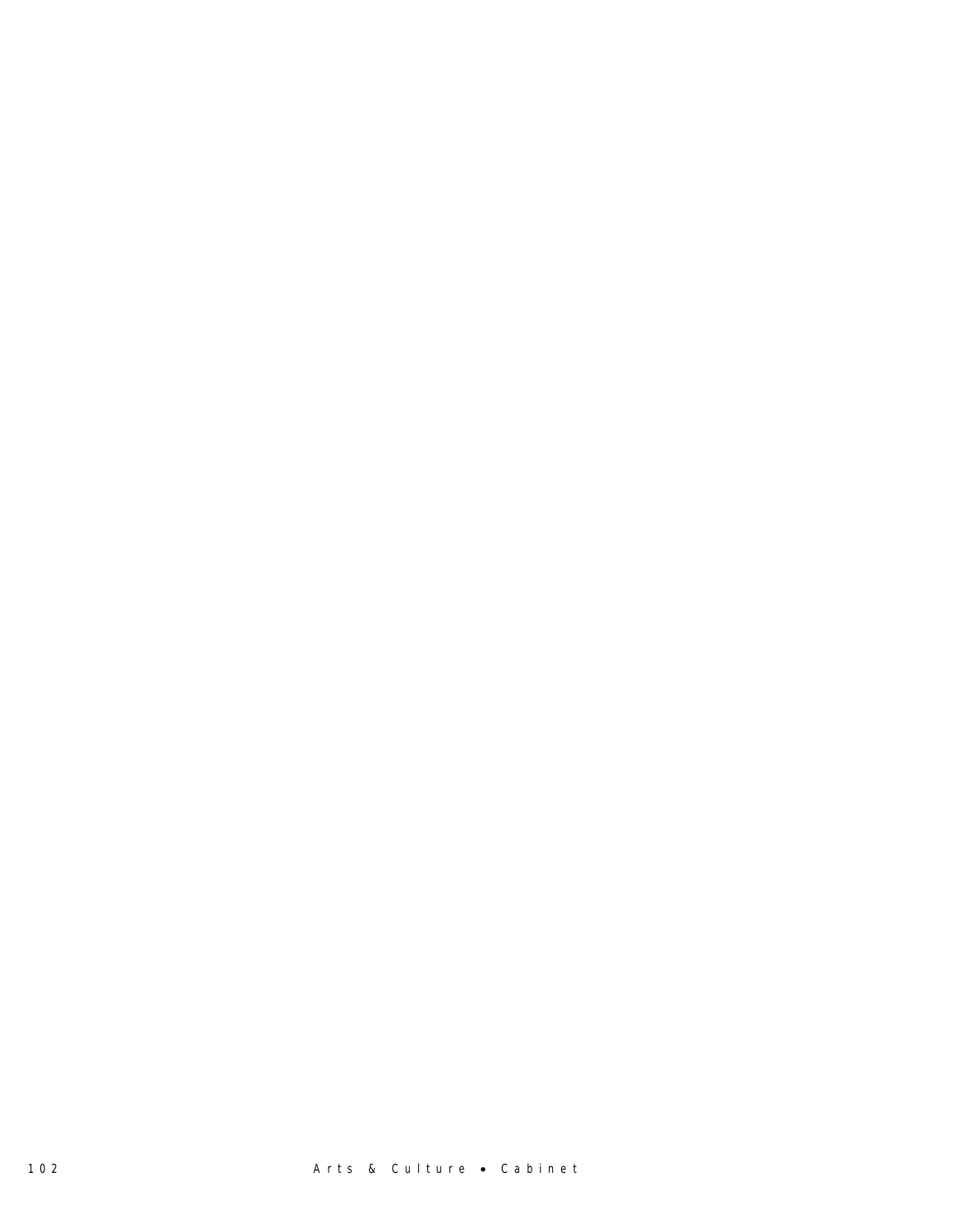# Arts & Culture

# *Julie Burros, Chief of Arts and Culture*

# *Cabinet Mission*

The mission of the Arts & Culture Cabinet is to foster the growth and well-being of the cultural community and promote participation in the arts. Recognizing the importance of creativity across all policy areas, the cabinet seeks to promote access to arts and culture to all the City's residents, and to make Boston a municipal arts leader.

| <b>Operating Budget</b>            | Program Name                                   | Total Actual '13     | <b>Total Actual '14</b> | Total Approp '15        | <b>Total Budget '16</b> |
|------------------------------------|------------------------------------------------|----------------------|-------------------------|-------------------------|-------------------------|
|                                    | Office of Arts & Culture<br>Library Department | 0<br>31,069,332      | $\theta$<br>33,075,825  | 1.063.837<br>33,416,125 | 1.401.087<br>34,092,570 |
|                                    | Total                                          | 31,069,332           | 33,075,825              | 34,479,962              | 35,493,657              |
| <b>Capital Budget Expenditures</b> |                                                | Actual '13           | Actual '14              | <b>Estimated '15</b>    | Projected '16           |
|                                    | Library Department                             | 11.007.570           | 13.229.876              | 38.810.932              | 36,380,081              |
|                                    | <b>Total</b>                                   | 11,007,570           | 13,229,876              | 38,810,932              | 36,380,081              |
| <b>External Funds Expenditures</b> |                                                | Total Actual '13     | <b>Total Actual '14</b> | Total Approp '15        | <b>Total Budget '16</b> |
|                                    | Office of Arts & Culture<br>Library Department | 125.645<br>7,805,744 | 26.944<br>8,014,824     | 252,020<br>8,273,318    | 213,080<br>8,796,453    |
|                                    | Total                                          | 7,931,389            | 8,041,768               | 8,525,338               | 9,009,533               |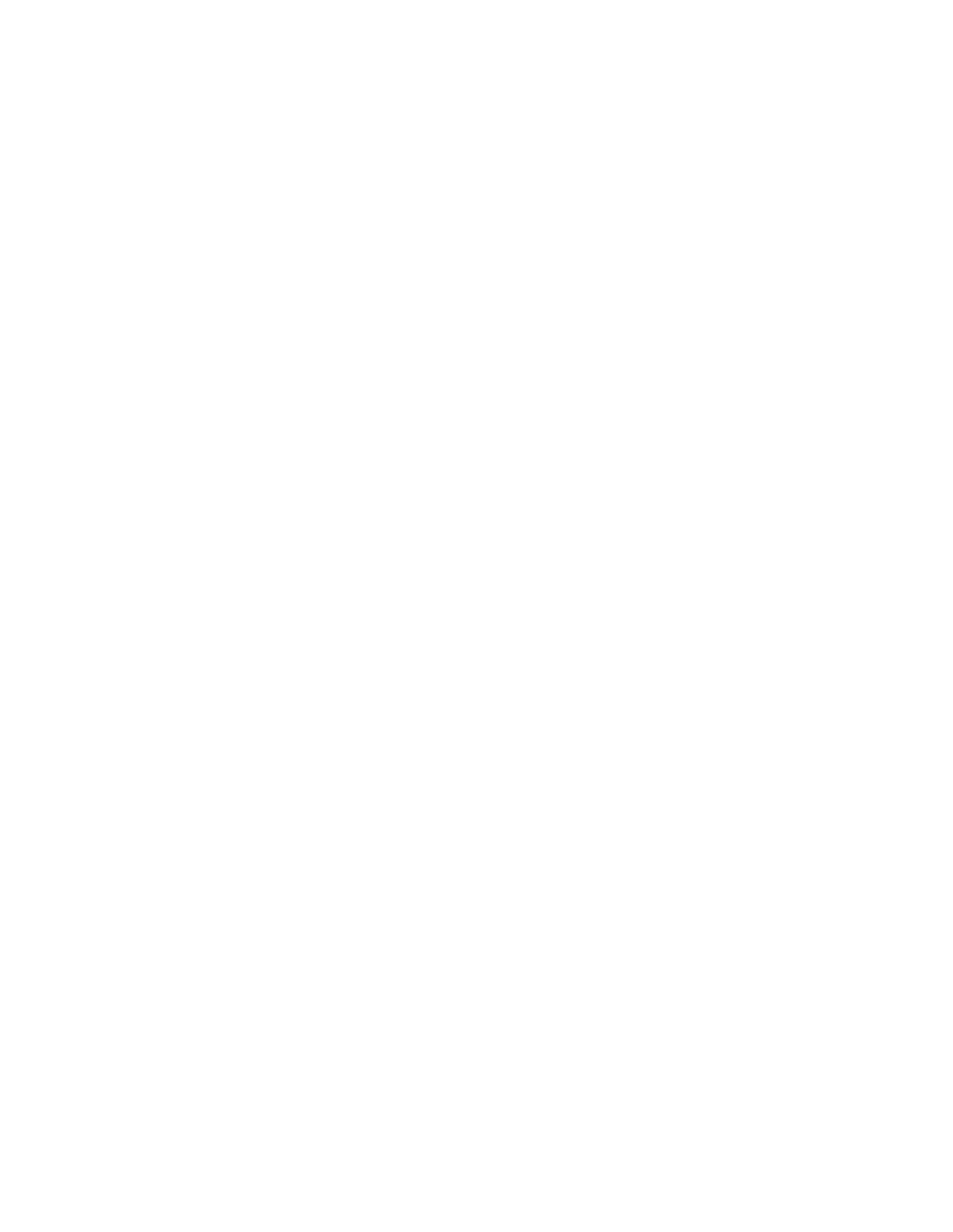# Office of Arts & Culture Operating Budget

*Julie Burros, Director, Appropriation 414* 

# *Department Mission*

The mission of the Office of Arts & Culture is to foster the growth of the cultural community and promote participation in the arts.

# *Selected Performance Strategies*

*Arts & Culture* 

- To elevate the work of Boston's creatives.
- To grow support for cultural community.
- To support access to the Arts in every community.

| <b>Operating Budget</b>      | Program Name                                      | Total Actual '13 | <b>Total Actual '14</b> | Total Approp '15   | <b>Total Budget '16</b> |
|------------------------------|---------------------------------------------------|------------------|-------------------------|--------------------|-------------------------|
|                              | Arts & Culture                                    | $\overline{0}$   | 0                       | 1,063,837          | 1,401,087               |
|                              | <b>Total</b>                                      | 0                | 0                       | 1,063,837          | 1,401,087               |
| <b>External Funds Budget</b> | <b>Fund Name</b>                                  | Total Actual '13 | <b>Total Actual '14</b> | Total Approp '15   | <b>Total Budget '16</b> |
|                              | <b>Boston Cultural Council</b><br>Public Art Fund | 125,645<br>0     | 26,944<br>0             | 152.020<br>100,000 | 163,080<br>50,000       |
|                              | <b>Total</b>                                      | 125,645          | 26,944                  | 252,020            | 213,080                 |
| <b>Operating Budget</b>      |                                                   | Actual '13       | Actual '14              | Approp '15         | <b>Budget '16</b>       |
|                              | <b>Personnel Services</b><br>Non Personnel        | 0<br>0           | 0<br>$\overline{0}$     | 664.812<br>399,025 | 787,812<br>613,275      |
|                              | <b>Total</b>                                      | 0                | 0                       | 1,063,837          | 1,401,087               |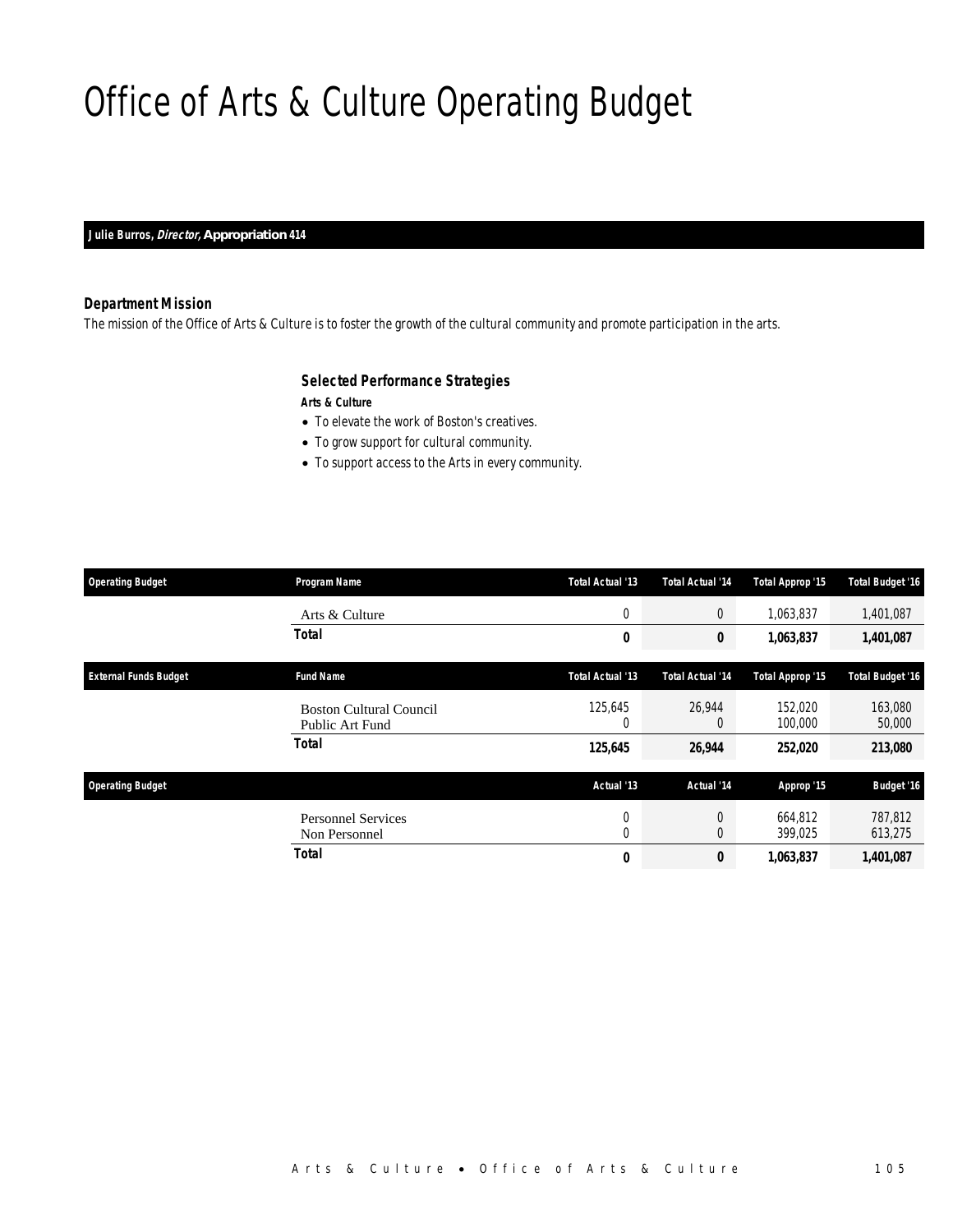# Office of Arts & Culture Operating Budget



# *Authorizing Statutes*

- Enabling Legislation, CBC Ord. §§ 15-3.1-15-3.2.
- Boston Arts Lottery Council, CBC Ord. §§ 5-9.1-5- 9.10.
- Art Commission Enabling Legislation, 1890 Mass. Acts ch. 122, §§ 1-4.
- Establishing Arts & Humanities Division, CBC Ord. §§ 15-9.1-15-9.5.

# *Description of Services*

The Office of Arts and Culture enhances the quality of life, the economy, and the design of the city through the arts. The role of the arts in all aspects of life in Boston is reinforced via equitable access to arts and culture in every community, its public institutions, and public places. Key areas of work include support to the cultural sector through grants and programs such as the arts festival, open studios, and the poet laureate; as well as the production and permitting of art in public places via exhibitions, temporary installations, the stewardship of the City's collection of permanent sculpture, memorials and monuments, and the management of the Strand Theater. The mission is articulated in a cultural plan for Boston and is carried out via the implementation of this plan which will foster further investment in the arts community deepen intergovernmental collaborations, address cultural facility development and the support of cultural districts.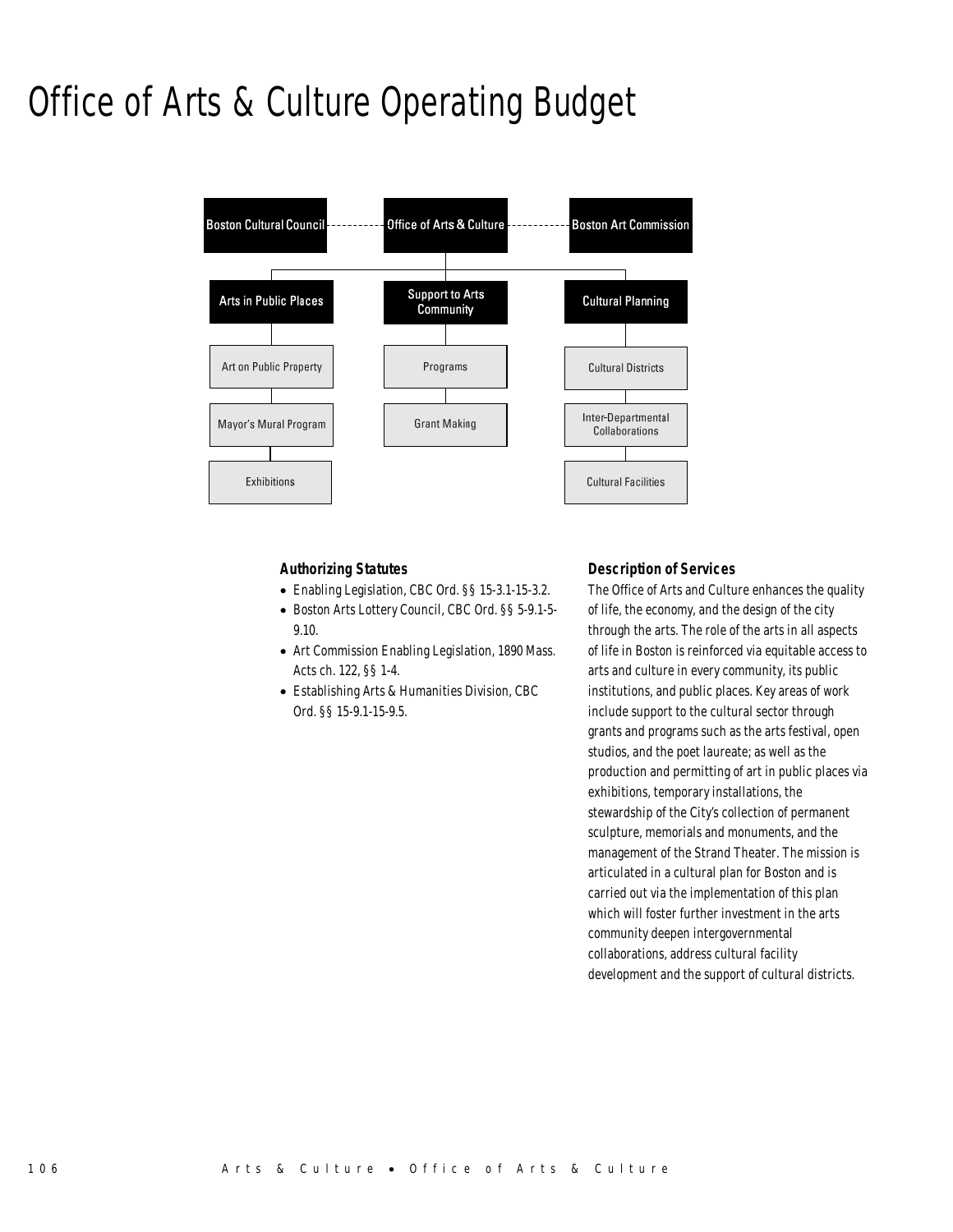# Department History

| <b>Personnel Services</b>       |                                       | FY13 Expenditure | FY14 Expenditure | FY15 Appropriation | FY16 Adopted     | Inc/Dec 15 vs 16 |
|---------------------------------|---------------------------------------|------------------|------------------|--------------------|------------------|------------------|
|                                 | 51000 Permanent Employees             | $\boldsymbol{0}$ | $\boldsymbol{0}$ | 644,812            | 749,018          | 104,206          |
|                                 | 51100 Emergency Employees             | $\overline{0}$   | $\mathbf 0$      | 20,000             | 38,794           | 18,794           |
|                                 | 51200 Overtime                        | $\overline{0}$   | 0                | $\mathbf 0$        | 0                | $\mathbf{0}$     |
|                                 | 51600 Unemployment Compensation       | 0                | $\overline{0}$   | $\mathbf 0$        | $\boldsymbol{0}$ | $\mathbf{0}$     |
|                                 | 51700 Workers' Compensation           | 0                | 0                | $\theta$           | $\mathbf{0}$     | $\overline{0}$   |
|                                 | <b>Total Personnel Services</b>       | $\mathbf{0}$     | 0                | 664,812            | 787,812          | 123,000          |
| <b>Contractual Services</b>     |                                       | FY13 Expenditure | FY14 Expenditure | FY15 Appropriation | FY16 Adopted     | Inc/Dec 15 vs 16 |
|                                 | 52100 Communications                  | $\boldsymbol{0}$ | $\mathbf 0$      | 7,250              | 9,150            | 1,900            |
|                                 | 52200 Utilities                       | $\boldsymbol{0}$ | $\mathbf 0$      | 205,915            | 188,271          | $-17,644$        |
|                                 | 52400 Snow Removal                    | $\Omega$         | 0                | $\overline{0}$     | 0                | $\mathbf{0}$     |
|                                 | 52500 Garbage/Waste Removal           | $\Omega$         | 0                | $\theta$           | $\mathbf{0}$     | $\overline{0}$   |
|                                 | 52600 Repairs Buildings & Structures  | $\Omega$         | $\overline{0}$   | $\theta$           | $\mathbf{0}$     | $\mathbf 0$      |
|                                 | 52700 Repairs & Service of Equipment  | 0                | 0                | $\theta$           | $\mathbf{0}$     | $\mathbf{0}$     |
|                                 | 52800 Transportation of Persons       | 0                | $\overline{0}$   | $\overline{0}$     | $\overline{0}$   | $\overline{0}$   |
|                                 | 52900 Contracted Services             | 0                | 0                | 21,770             | 382,429          | 360,659          |
|                                 | <b>Total Contractual Services</b>     | 0                | 0                | 234,935            | 579,850          | 344,915          |
| <b>Supplies &amp; Materials</b> |                                       | FY13 Expenditure | FY14 Expenditure | FY15 Appropriation | FY16 Adopted     | Inc/Dec 15 vs 16 |
|                                 | 53000 Auto Energy Supplies            | $\boldsymbol{0}$ | 0                | $\mathbf 0$        | $\boldsymbol{0}$ | 0                |
|                                 | 53200 Food Supplies                   | $\boldsymbol{0}$ | $\mathbf 0$      | $\mathbf 0$        | $\mathbf 0$      | $\mathbf{0}$     |
|                                 | 53400 Custodial Supplies              | 0                | 0                | $\theta$           | $\overline{0}$   | $\overline{0}$   |
|                                 | 53500 Med, Dental, & Hosp Supply      | $\Omega$         | $\overline{0}$   | $\theta$           | $\mathbf{0}$     | $\overline{0}$   |
|                                 | 53600 Office Supplies and Materials   | $\Omega$         | $\overline{0}$   | 2,950              | 12,498           | 9,548            |
|                                 | 53700 Clothing Allowance              | $\Omega$         | 0                | $\mathbf 0$        | 0                | $\mathbf{0}$     |
|                                 | 53800 Educational Supplies & Mat      | 0                | $\overline{0}$   | $\overline{0}$     | $\overline{0}$   | $\overline{0}$   |
|                                 | 53900 Misc Supplies & Materials       | 0                | 0                | 10,250             | 14,088           | 3,838            |
|                                 | <b>Total Supplies &amp; Materials</b> | $\mathbf{0}$     | 0                | 13,200             | 26,586           | 13,386           |
| <b>Current Chgs &amp; Oblig</b> |                                       | FY13 Expenditure | FY14 Expenditure | FY15 Appropriation | FY16 Adopted     | Inc/Dec 15 vs 16 |
|                                 | 54300 Workers' Comp Medical           | $\boldsymbol{0}$ | 0                | $\boldsymbol{0}$   | $\boldsymbol{0}$ | 0                |
|                                 | 54400 Legal Liabilities               | 0                | $\overline{0}$   | $\theta$           | $\mathbf 0$      | $\mathbf 0$      |
|                                 | 54500 Aid To Veterans                 | 0                | $\overline{0}$   | $\overline{0}$     | $\overline{0}$   | $\overline{0}$   |
|                                 | 54600 Current Charges H&I             | 0                | 0                | $\theta$           | $\overline{0}$   | $\overline{0}$   |
|                                 | 54700 Indemnification                 | $\overline{0}$   | $\overline{0}$   | $\overline{0}$     | $\mathbf{0}$     | $\overline{0}$   |
|                                 | 54900 Other Current Charges           | 0                | 0                | 890                | 1,015            | 125              |
|                                 | Total Current Chgs & Oblig            | $\mathbf{0}$     | 0                | 890                | 1,015            | 125              |
| Equipment                       |                                       | FY13 Expenditure | FY14 Expenditure | FY15 Appropriation | FY16 Adopted     | Inc/Dec 15 vs 16 |
|                                 | 55000 Automotive Equipment            | $\boldsymbol{0}$ | $\mathbf 0$      | $\boldsymbol{0}$   | $\mathbf 0$      | $\mathbf 0$      |
|                                 | 55400 Lease/Purchase                  | $\Omega$         | $\overline{0}$   | $\Omega$           | $\theta$         | $\Omega$         |
|                                 | 55600 Office Furniture & Equipment    | $\boldsymbol{0}$ | $\boldsymbol{0}$ | $\theta$           | $\boldsymbol{0}$ | $\boldsymbol{0}$ |
|                                 | 55900 Misc Equipment                  | 0                | $\boldsymbol{0}$ | $\theta$           | 5,824            | 5,824            |
|                                 | <b>Total Equipment</b>                | $\pmb{0}$        | 0                | $\pmb{0}$          | 5,824            | 5,824            |
| <b>Other</b>                    |                                       | FY13 Expenditure | FY14 Expenditure | FY15 Appropriation | FY16 Adopted     | Inc/Dec 15 vs 16 |
|                                 | 56200 Special Appropriation           | 0                | 0                | 150,000            | 0                | $-150,000$       |
|                                 | 57200 Structures & Improvements       | $\boldsymbol{0}$ | 0                | $\theta$           | 0                | 0                |
|                                 | 58000 Land & Non-Structure            | 0                | 0                | $\mathbf 0$        | 0                | $\mathbf 0$      |
|                                 | <b>Total Other</b>                    | $\bf{0}$         | 0                | 150,000            | 0                | $-150,000$       |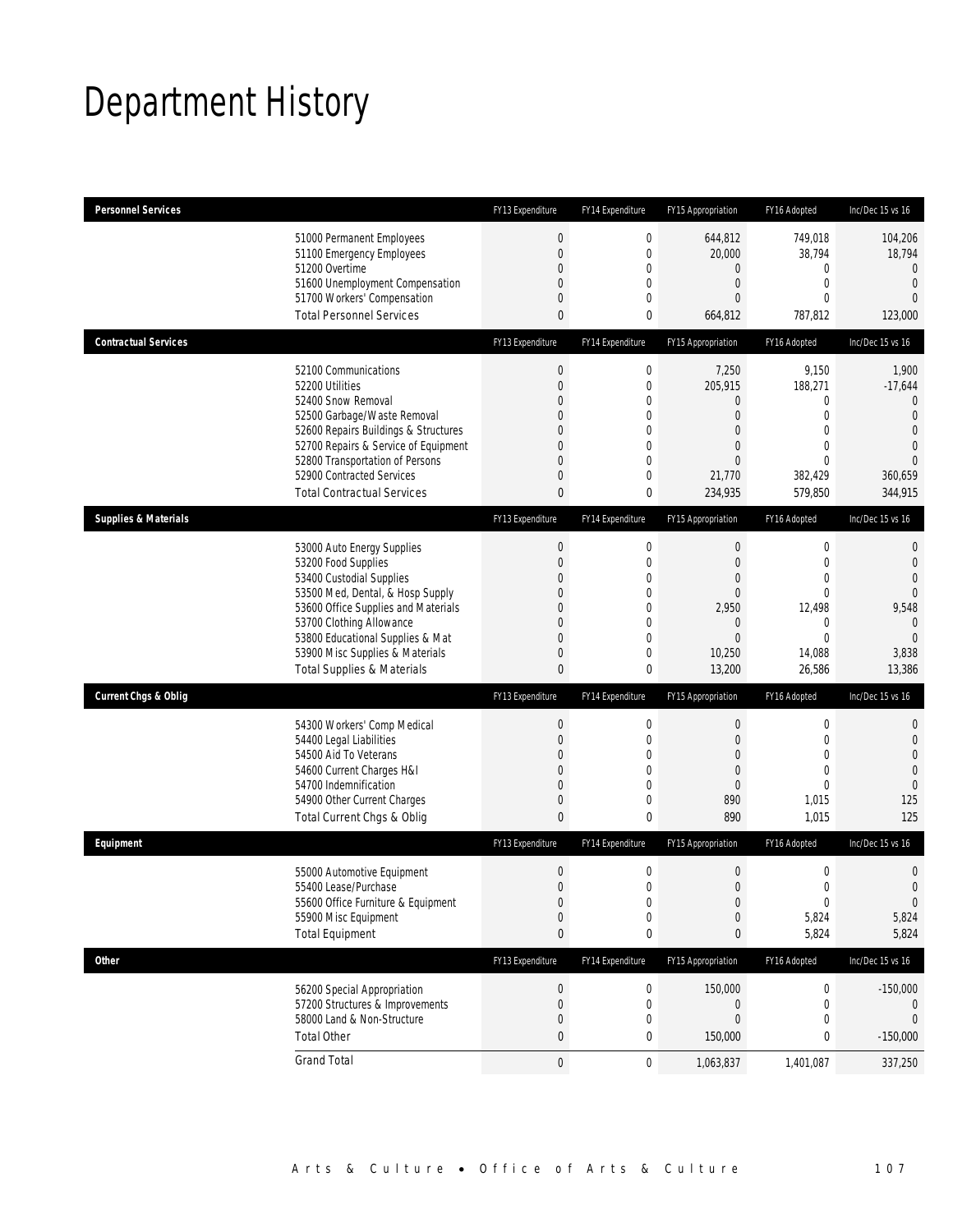# Department Personnel

| Title                      | Union<br>Code   | Grade     | Position | FY16 Salary | Title                        | Union<br>Code | Grade     | Position | FY16 Salary  |
|----------------------------|-----------------|-----------|----------|-------------|------------------------------|---------------|-----------|----------|--------------|
|                            |                 |           |          |             |                              |               |           |          |              |
| <b>Arts Commissioner</b>   | CDH             | <b>NG</b> | 1.00     | 127,000     | <b>Staff Assistant</b>       | MY0           | 04        | 2.00     | 88,717       |
| <b>Executive Assistant</b> | MY <sub>0</sub> | 08        | 1.00     | 66,024      | Staff Assistant I            | MY0           | 05        | 1.00     | 58,772       |
| Spec Asst                  | <b>MYN</b>      | <b>NG</b> | 1.00     | 65,179      | Staff Assistant II           | MYO           | 06        | 1.00     | 64,175       |
| Spec Asst I                | MY0             | 10        | 1.00     | 89,403      | <b>Staff Asst</b>            | <b>MYN</b>    | <b>NG</b> | 1.00     | 56,695       |
| Special Asst II            | MY <sub>0</sub> | 11        | 1.00     | 75,934      | Staff Asst I                 | MY0           | 04        | 1.00     | 52,117       |
|                            |                 |           |          |             | <b>Total</b>                 |               |           | 11       | 744,018      |
|                            |                 |           |          |             | <b>Adjustments</b>           |               |           |          |              |
|                            |                 |           |          |             | <b>Differential Payments</b> |               |           |          | $\mathbf{0}$ |
|                            |                 |           |          |             | Other                        |               |           |          | 5,000        |
|                            |                 |           |          |             | Chargebacks                  |               |           |          | $\mathbf{0}$ |
|                            |                 |           |          |             | Salary Savings               |               |           |          | $\mathbf{0}$ |
|                            |                 |           |          |             | <b>FY16 Total Request</b>    |               |           |          | 749,018      |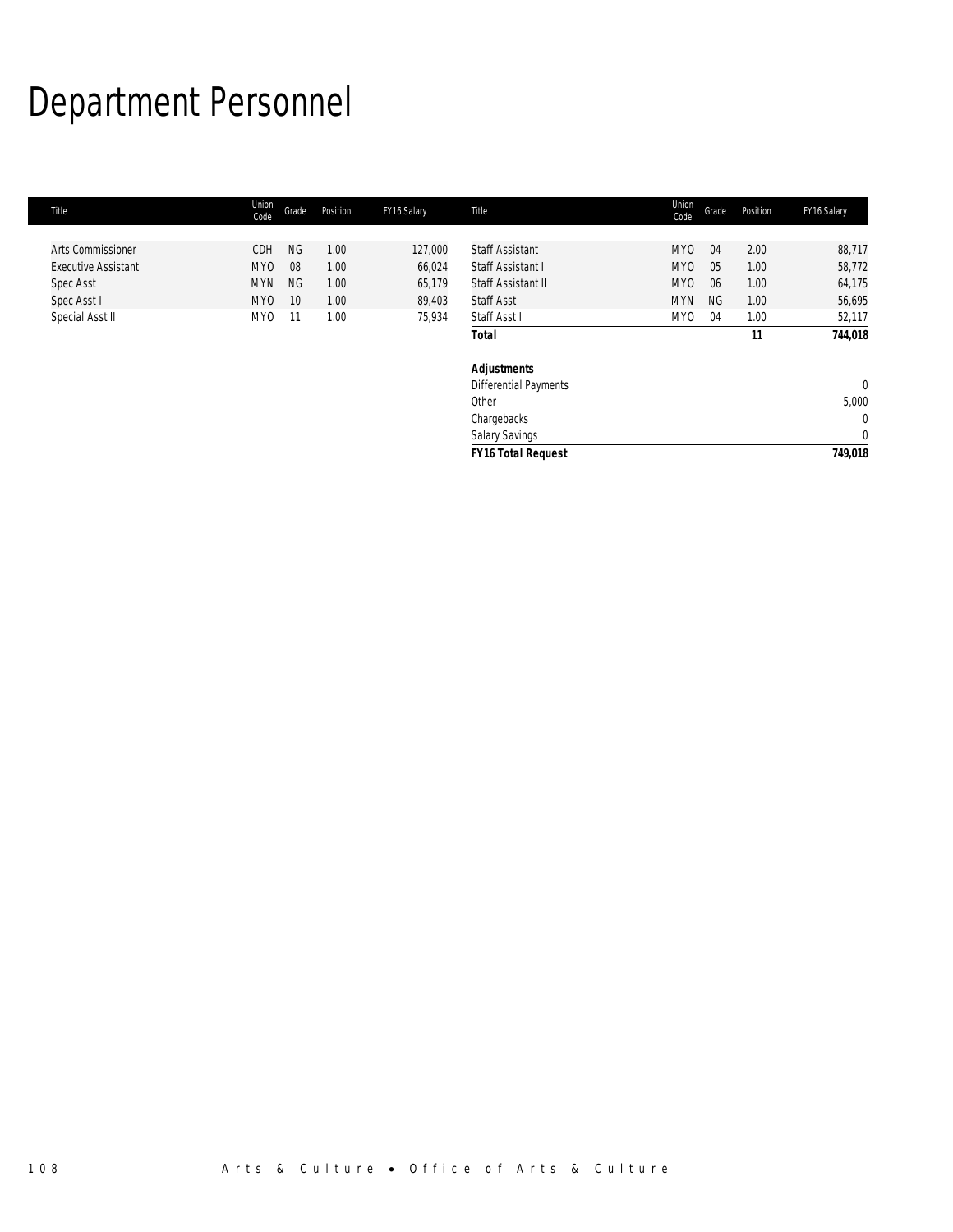# External Funds History

| <b>Personnel Services</b>       |                                                                                                                                                                                                                                                                                                            | FY13 Expenditure                                                                                           | FY14 Expenditure                                                                                          | FY15 Appropriation                                                                                                                                                                  | FY16 Adopted                                                                                                                                                             | Inc/Dec 15 vs 16                                                                                                                                                                    |
|---------------------------------|------------------------------------------------------------------------------------------------------------------------------------------------------------------------------------------------------------------------------------------------------------------------------------------------------------|------------------------------------------------------------------------------------------------------------|-----------------------------------------------------------------------------------------------------------|-------------------------------------------------------------------------------------------------------------------------------------------------------------------------------------|--------------------------------------------------------------------------------------------------------------------------------------------------------------------------|-------------------------------------------------------------------------------------------------------------------------------------------------------------------------------------|
|                                 | 51000 Permanent Employees<br>51100 Emergency Employees<br>51200 Overtime<br>51300 Part Time Employees<br>51400 Health Insurance<br>51500 Pension & Annunity<br>51600 Unemployment Compensation<br>51700 Workers' Compensation<br>51800 Indirect Costs<br>51900 Medicare<br><b>Total Personnel Services</b> | $\boldsymbol{0}$<br>$\boldsymbol{0}$<br>0<br>0<br>0<br>0<br>0<br>0<br>0<br>0<br>0                          | $\boldsymbol{0}$<br>0<br>0<br>0<br>0<br>$\mathbf 0$<br>0<br>0<br>$\overline{0}$<br>0<br>0                 | $\boldsymbol{0}$<br>$\boldsymbol{0}$<br>$\mathbf 0$<br>$\overline{0}$<br>$\overline{0}$<br>$\mathbf 0$<br>$\overline{0}$<br>$\overline{0}$<br>$\overline{0}$<br>$\overline{0}$<br>0 | $\boldsymbol{0}$<br>$\mathbf 0$<br>$\mathbf 0$<br>$\mathbf{0}$<br>$\mathbf{0}$<br>$\mathbf 0$<br>$\mathbf{0}$<br>$\mathbf{0}$<br>$\mathbf{0}$<br>$\mathbf 0$<br>$\bf{0}$ | $\mathbf 0$<br>$\mathbf 0$<br>$\overline{0}$<br>$\mathbf{0}$<br>$\overline{0}$<br>$\overline{0}$<br>$\mathbf 0$<br>$\mathbf{0}$<br>$\overline{0}$<br>$\overline{0}$<br>$\mathbf{0}$ |
| <b>Contractual Services</b>     |                                                                                                                                                                                                                                                                                                            | FY13 Expenditure                                                                                           | FY14 Expenditure                                                                                          | FY15 Appropriation                                                                                                                                                                  | FY16 Adopted                                                                                                                                                             | Inc/Dec 15 vs 16                                                                                                                                                                    |
|                                 | 52100 Communications<br>52200 Utilities<br>52400 Snow Removal<br>52500 Garbage/Waste Removal<br>52600 Repairs Buildings & Structures<br>52700 Repairs & Service of Equipment<br>52800 Transportation of Persons<br>52900 Contracted Services<br><b>Total Contractual Services</b>                          | $\boldsymbol{0}$<br>$\boldsymbol{0}$<br>0<br>0<br>0<br>$\mathbf 0$<br>$\overline{0}$<br>123,145<br>123,145 | $\boldsymbol{0}$<br>0<br>0<br>$\overline{0}$<br>$\overline{0}$<br>0<br>$\overline{0}$<br>26,944<br>26,944 | $\boldsymbol{0}$<br>$\boldsymbol{0}$<br>$\overline{0}$<br>$\overline{0}$<br>$\overline{0}$<br>$\mathbf 0$<br>$\mathbf{0}$<br>252.020<br>252,020                                     | $\boldsymbol{0}$<br>$\mathbf 0$<br>$\mathbf{0}$<br>$\mathbf 0$<br>$\mathbf{0}$<br>$\mathbf 0$<br>$\mathbf{0}$<br>213,080<br>213,080                                      | 0<br>$\mathbf 0$<br>$\overline{0}$<br>$\overline{0}$<br>$\mathbf 0$<br>$\mathbf{0}$<br>$\overline{0}$<br>$-38,940$<br>$-38,940$                                                     |
| <b>Supplies &amp; Materials</b> |                                                                                                                                                                                                                                                                                                            | FY13 Expenditure                                                                                           | FY14 Expenditure                                                                                          | FY15 Appropriation                                                                                                                                                                  | FY16 Adopted                                                                                                                                                             | Inc/Dec 15 vs 16                                                                                                                                                                    |
|                                 | 53000 Auto Energy Supplies<br>53200 Food Supplies<br>53400 Custodial Supplies<br>53500 Med, Dental, & Hosp Supply<br>53600 Office Supplies and Materials<br>53700 Clothing Allowance<br>53800 Educational Supplies & Mat<br>53900 Misc Supplies & Materials<br><b>Total Supplies &amp; Materials</b>       | $\boldsymbol{0}$<br>$\boldsymbol{0}$<br>0<br>0<br>0<br>0<br>0<br>0<br>$\mathbf{0}$                         | $\boldsymbol{0}$<br>0<br>0<br>0<br>$\overline{0}$<br>0<br>0<br>0<br>0                                     | $\boldsymbol{0}$<br>$\boldsymbol{0}$<br>$\overline{0}$<br>$\overline{0}$<br>$\overline{0}$<br>$\overline{0}$<br>$\overline{0}$<br>$\overline{0}$<br>$\mathbf{0}$                    | $\boldsymbol{0}$<br>$\mathbf 0$<br>$\mathbf{0}$<br>$\mathbf{0}$<br>$\mathbf{0}$<br>$\mathbf 0$<br>$\mathbf 0$<br>$\mathbf 0$<br>$\bf{0}$                                 | $\mathbf 0$<br>$\mathbf 0$<br>$\overline{0}$<br>$\overline{0}$<br>$\mathbf 0$<br>$\overline{0}$<br>$\overline{0}$<br>$\overline{0}$<br>$\mathbf{0}$                                 |
| <b>Current Chgs &amp; Oblig</b> |                                                                                                                                                                                                                                                                                                            | FY13 Expenditure                                                                                           | FY14 Expenditure                                                                                          | FY15 Appropriation                                                                                                                                                                  | FY16 Adopted                                                                                                                                                             | Inc/Dec 15 vs 16                                                                                                                                                                    |
|                                 | 54300 Workers' Comp Medical<br>54400 Legal Liabilities<br>54600 Current Charges H&I<br>54700 Indemnification<br>54900 Other Current Charges<br>Total Current Chgs & Oblig                                                                                                                                  | $\boldsymbol{0}$<br>$\boldsymbol{0}$<br>0<br>0<br>0<br>$\mathbf{0}$                                        | $\boldsymbol{0}$<br>0<br>0<br>0<br>$\mathbf 0$<br>0                                                       | $\boldsymbol{0}$<br>$\boldsymbol{0}$<br>$\overline{0}$<br>$\overline{0}$<br>$\mathbf 0$<br>0                                                                                        | $\boldsymbol{0}$<br>$\mathbf 0$<br>$\mathbf{0}$<br>$\mathbf 0$<br>$\mathbf 0$<br>$\mathbf{0}$                                                                            | 0<br>$\mathbf 0$<br>$\overline{0}$<br>$\overline{0}$<br>$\mathbf 0$<br>$\mathbf{0}$                                                                                                 |
| Equipment                       |                                                                                                                                                                                                                                                                                                            | FY13 Expenditure                                                                                           | FY14 Expenditure                                                                                          | FY15 Appropriation                                                                                                                                                                  | FY16 Adopted                                                                                                                                                             | Inc/Dec 15 vs 16                                                                                                                                                                    |
|                                 | 55000 Automotive Equipment<br>55400 Lease/Purchase<br>55600 Office Furniture & Equipment<br>55900 Misc Equipment<br><b>Total Equipment</b>                                                                                                                                                                 | $\theta$<br>$\boldsymbol{0}$<br>0<br>0<br>0                                                                | 0<br>$\boldsymbol{0}$<br>0<br>0<br>0                                                                      | $\boldsymbol{0}$<br>0<br>$\boldsymbol{0}$<br>0<br>0                                                                                                                                 | 0<br>$\boldsymbol{0}$<br>$\mathbf 0$<br>$\boldsymbol{0}$<br>$\pmb{0}$                                                                                                    | $\mathbf 0$<br>$\mathbf 0$<br>$\mathbf 0$<br>$\mathbf 0$<br>0                                                                                                                       |
| Other                           |                                                                                                                                                                                                                                                                                                            | FY13 Expenditure                                                                                           | FY14 Expenditure                                                                                          | FY15 Appropriation                                                                                                                                                                  | FY16 Adopted                                                                                                                                                             | Inc/Dec 15 vs 16                                                                                                                                                                    |
|                                 | 56200 Special Appropriation<br>57200 Structures & Improvements<br>58000 Land & Non-Structure<br><b>Total Other</b>                                                                                                                                                                                         | 2,500<br>$\boldsymbol{0}$<br>$\boldsymbol{0}$<br>2,500                                                     | $\boldsymbol{0}$<br>$\boldsymbol{0}$<br>0<br>0                                                            | $\boldsymbol{0}$<br>$\boldsymbol{0}$<br>$\mathbf 0$<br>$\bf 0$                                                                                                                      | $\boldsymbol{0}$<br>$\mathbf 0$<br>$\mathbf 0$<br>$\pmb{0}$                                                                                                              | 0<br>$\mathbf 0$<br>$\mathbf 0$<br>0                                                                                                                                                |
|                                 | <b>Grand Total</b>                                                                                                                                                                                                                                                                                         | 125,645                                                                                                    | 26,944                                                                                                    | 252,020                                                                                                                                                                             | 213,080                                                                                                                                                                  | $-38,940$                                                                                                                                                                           |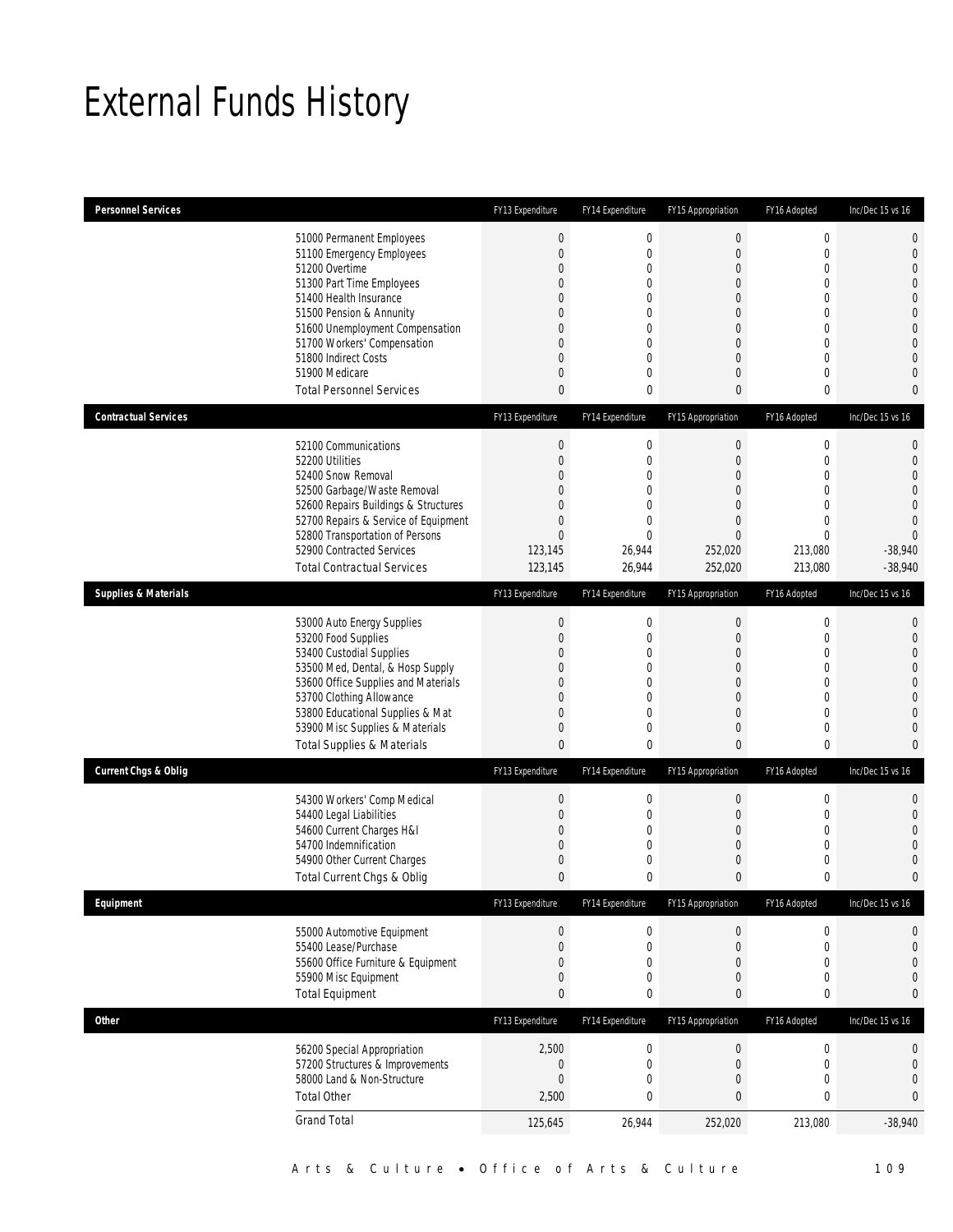# Program 1. Arts & Culture

# *Julie Burros, Manager, Organization 414100*

# *Program Description*

The Arts & Culture program oversees the City's efforts to support artists, the arts and outreach to new audiences in Boston and beyond.

| <b>Operating Budget</b>                    | Actual '13 | Actual '14 | Approp '15         | <b>Budget '16</b>  |
|--------------------------------------------|------------|------------|--------------------|--------------------|
| <b>Personnel Services</b><br>Non Personnel | U<br>U     |            | 664,812<br>399.025 | 787,812<br>613,275 |
| Total                                      | U          | 0          | 1,063,837          | 1,401,087          |
|                                            |            |            |                    |                    |

# *Performance*

# **Strategy:** To elevate the work of Boston's creatives.

| <b>Performance Measures</b>                               | Actual '13 | Actual '14 | Projected '15 | Target '16 |
|-----------------------------------------------------------|------------|------------|---------------|------------|
| Number of Boston artists exhibited at City<br>Hall        |            |            |               | 100        |
| Number of Boston artists exhibiting at Arts<br>Festival   |            |            |               | 50         |
| Number of Boston artists participating in<br>Open Studios |            |            |               | 500        |

### *Strategy:* To grow support for cultural community.

| <b>Performance Measures</b>                                                 | Actual '13 | Actual '14 | Projected '15 | Target '16 |
|-----------------------------------------------------------------------------|------------|------------|---------------|------------|
| Amount granted to the Office of Arts and<br>Culture from external sources   |            |            |               | 250,000    |
| Number of organizations awarded grants via<br><b>BCC</b>                    |            |            |               | 165        |
| Percent growth in grant dollars                                             |            |            |               | 25         |
| Percent of grants to organizations with<br>annual budgets under \$1,000,000 |            |            |               | 80         |

### **Strategy:** To support access to the Arts in every community.

| <b>Performance Measures</b>                                                                                         | Actual '13 | Actual '14 | Projected '15 | Target '16 |
|---------------------------------------------------------------------------------------------------------------------|------------|------------|---------------|------------|
| Percent of all Boston zip codes receiving<br>grant funding                                                          |            |            |               | 80         |
| Percent of all boston zip codes with a<br>permitted (completed) work of public art,<br>temporary installation/mural |            |            |               | 35         |
| Percent of Boston zip codes with artists<br>participating in Office of Arts and Culture<br>exhibits and festivals   |            |            |               | 50         |
| Percent of grants to first time awardees                                                                            |            |            |               | 25         |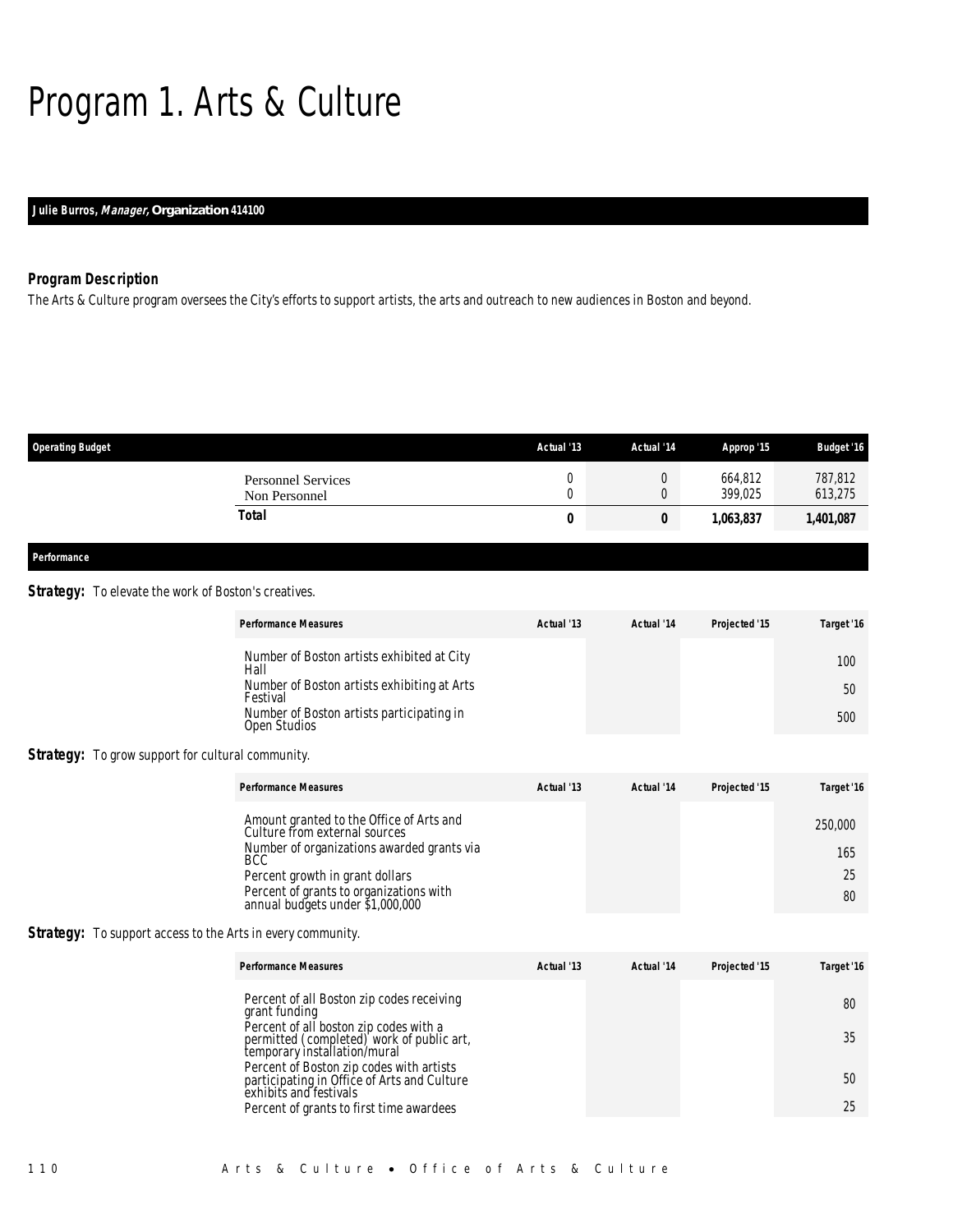# External Funds Projects

#### *Boston Cultural Council*

# *Project Mission*

The Boston Cultural Council allocates funds from the Massachusetts Cultural Council annually to Boston to be regranted to non-profit arts organizations in the City. This year, the Office of Arts & Culture will receive funds to distribute to the non-profit cultural industry.

*Boston Public Art Fund* 

#### *Project Mission*

The purpose of this fund is to purchase goods and services to support public art throughout the City of Boston. Funding is received by receipts from easements granted by the Public Improvement Commission per G.L.c44, §53E ½.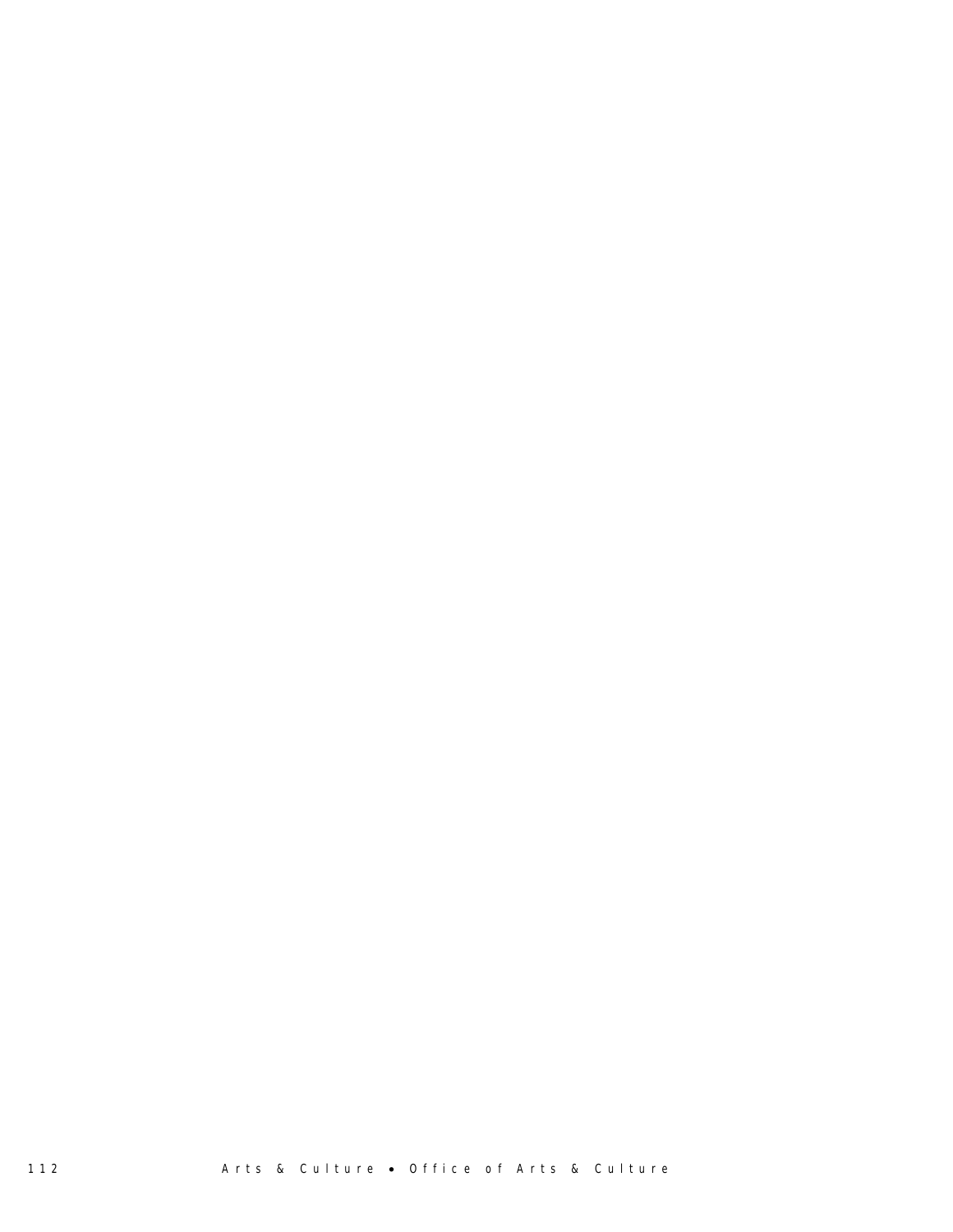# Library Department Operating Budget

*David Leonard, Interim President, Appropriation 110* 

## *Department Mission*

The Boston Public Library's mission is to preserve and provide access to the historical record of our society, and to serve the cultural, educational, and informational needs of the City and the Commonwealth.

### *Selected Performance Strategies*

#### *Community Library Services*

- To assist people of all ages, backgrounds, and stages of learning by offering a variety of programs to meet identified needs and interests.
- To compile and deliver, via www.bpl.org, online resources.
- To provide access to and encourage the use of print and non-print resources that respond to the needs and interests of all segments of the population.

#### *Research Library Services*

- To implement recommendations of a system-wide preservation team created to ensure ongoing preservation of irreplaceable materials from the library collection.
- To provide and preserve access to information and collections by supporting the acquisition, maintenance, preservation, and access to materials and information in all fields of knowledge.

| <b>Operating Budget</b>      | Program Name                                                                                                  | <b>Total Actual '13</b>                      | <b>Total Actual '14</b>                      | Total Approp '15                             | <b>Total Budget '16</b>                      |
|------------------------------|---------------------------------------------------------------------------------------------------------------|----------------------------------------------|----------------------------------------------|----------------------------------------------|----------------------------------------------|
|                              | Administration<br><b>Community Library Services</b><br><b>Research Library Services</b>                       | 16.825.957<br>12,187,511<br>2,055,864        | 18,003,605<br>12,765,755<br>2,306,471        | 17,205,836<br>14,335,806<br>1,874,484        | 17,638,597<br>14,794,924<br>1,659,052        |
|                              | Total                                                                                                         | 31,069,332                                   | 33,075,831                                   | 33,416,126                                   | 34,092,573                                   |
| <b>External Funds Budget</b> | <b>Fund Name</b>                                                                                              | Total Actual '13                             | <b>Total Actual '14</b>                      | Total Approp '15                             | <b>Total Budget '16</b>                      |
|                              | Donations<br>Library for the Commonwealth<br>State Aid to Libraries<br><b>Trust Fund Income/Other Sources</b> | 533,947<br>2,206,820<br>502,759<br>4,562,218 | 352,659<br>2,354,352<br>470.162<br>4,837,651 | 450,000<br>2,501,834<br>675,901<br>4,645,583 | 450,000<br>2,501,883<br>679,275<br>5,165,295 |
|                              | <b>Total</b>                                                                                                  | 7,805,744                                    | 8,014,824                                    | 8,273,318                                    | 8,796,453                                    |
| <b>Operating Budget</b>      |                                                                                                               | Actual '13                                   | Actual '14                                   | Approp '15                                   | <b>Budget '16</b>                            |
|                              | <b>Personnel Services</b><br>Non Personnel                                                                    | 20,991,537<br>10,077,795                     | 22,372,228<br>10,703,603                     | 22,836,369<br>10.579.757                     | 23,491,095<br>10,601,478                     |
|                              | Total                                                                                                         | 31,069,332                                   | 33,075,831                                   | 33,416,126                                   | 34,092,573                                   |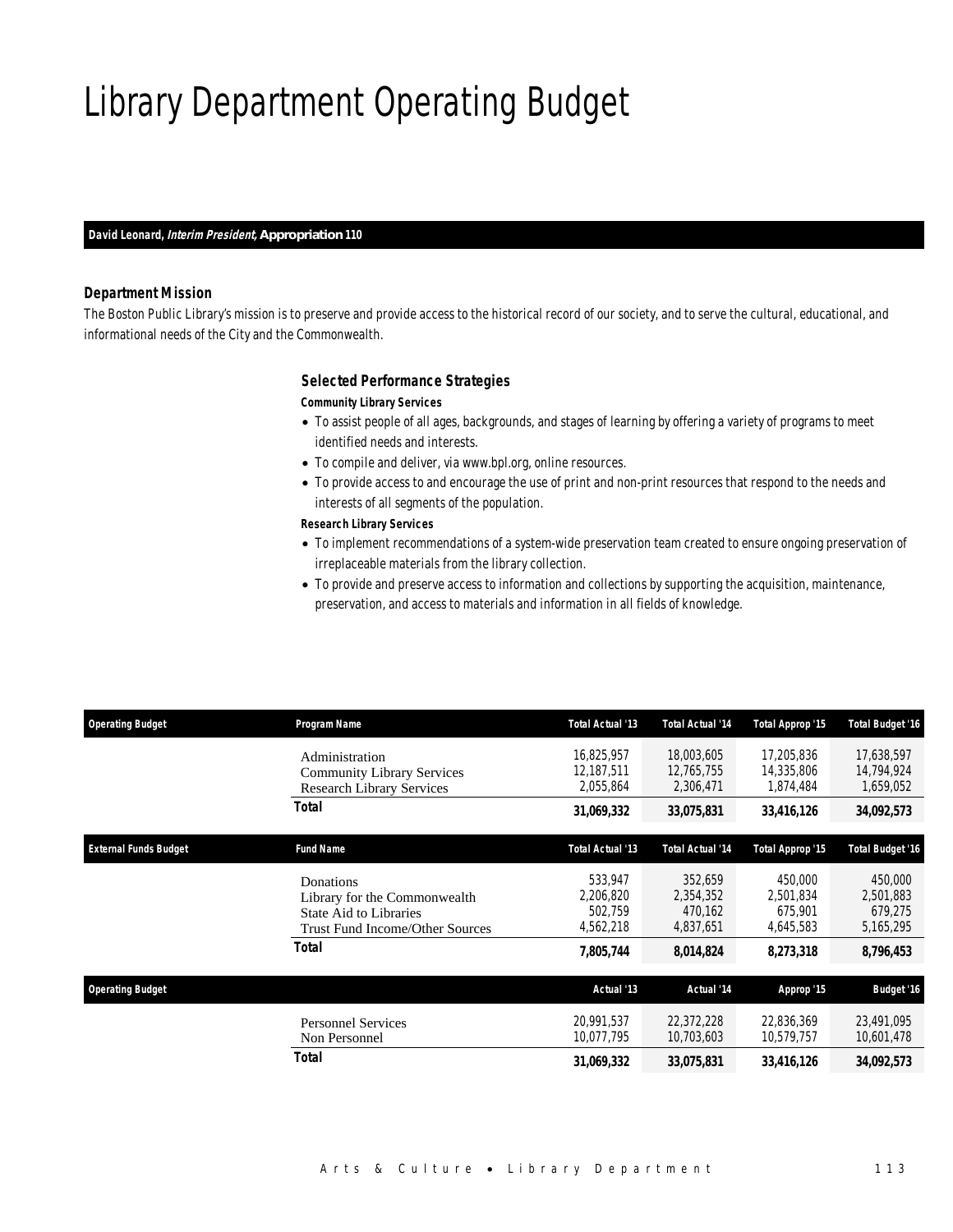# Library Department Operating Budget



# *Authorizing Statutes*

- Power of City to Establish and Maintain a Library, 1848 Mass. Acts ch. 52, §1.
- Library Department: Trustees of the Public Library, Appointment, Compensation, etc., 1878 Mass. Acts ch. 114, §3; 1994 Mass. Acts ch. 157, §3.
- Organization of Board; Powers and Duties, 1878 Mass. Acts ch. 114, §4-5.
- Librarian and Other Officers, 1878 Mass. Acts ch. 114, §1-2, 6; 1943 Mass. Acts ch. 218; 1953 Mass. Acts ch. 167.
- Reports to Mayor and City Council, 1887 Mass. Acts ch. 60.
- Incorporation of the Trustees, Duties, 1878 Mass. Acts ch. 114 §1.
- Authority of Corporation to Take and Hold Property; Limitation, 1878 Mass. Acts ch. 114 §2.

# *Description of Services*

The Boston Public Library system consists of the Central Library at Copley Square, including the Kirstein Business Library, branch libraries located throughout Boston's neighborhoods and one remote storage facility. Library staff assists users in locating and using resources, and provides public programming, exhibits, and outreach. Internet, wireless, and online technology resources connect people to informational resources aimed at enriching individuals, organizations, and the entire community.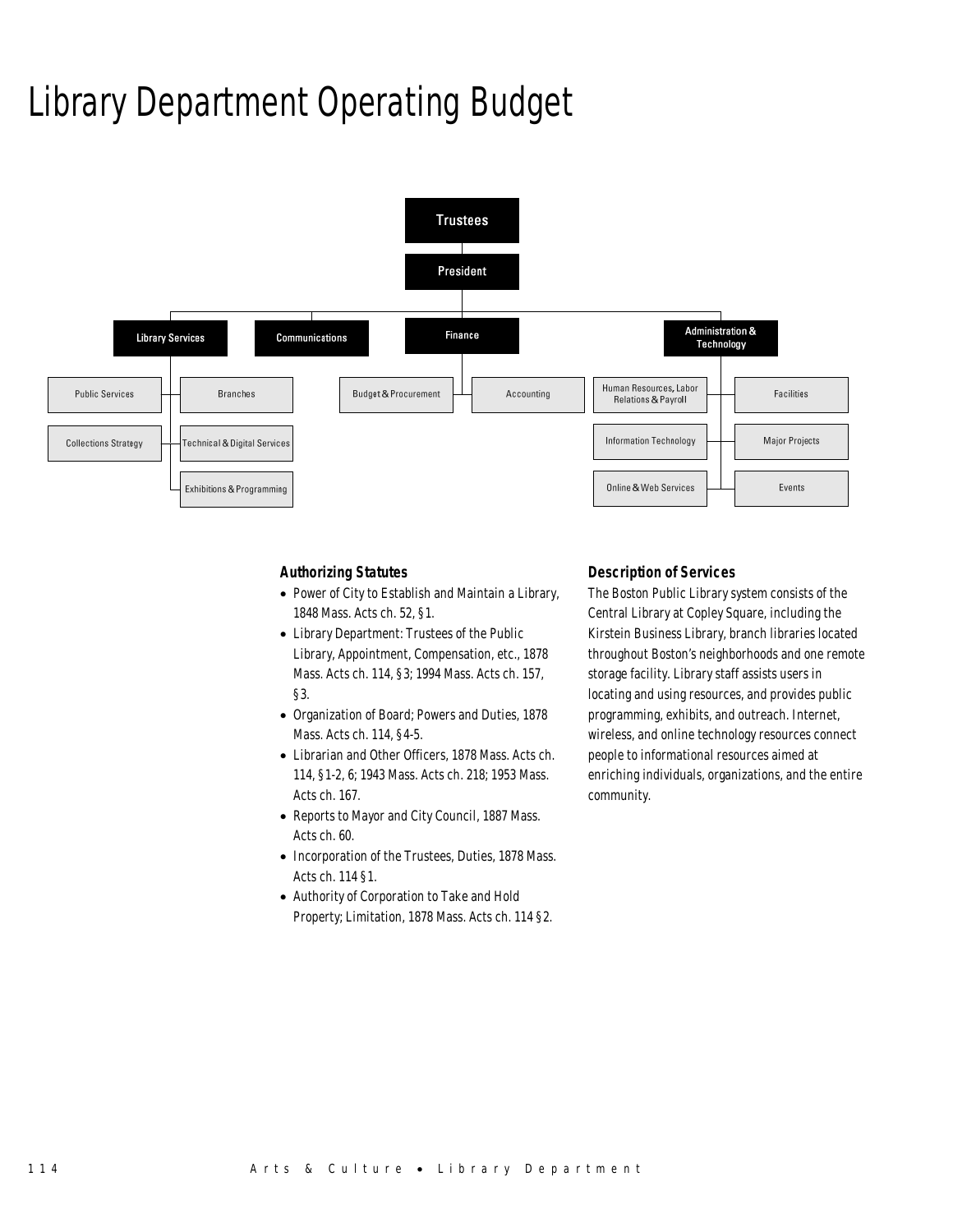# Department History

| <b>Personnel Services</b>       |                                                                                                                                                                                                                                                                                                      | FY13 Expenditure                                                                                   | FY14 Expenditure                                                                                                          | FY15 Appropriation                                                                                                | FY16 Adopted                                                                                                      | Inc/Dec 15 vs 16                                                                                                                        |
|---------------------------------|------------------------------------------------------------------------------------------------------------------------------------------------------------------------------------------------------------------------------------------------------------------------------------------------------|----------------------------------------------------------------------------------------------------|---------------------------------------------------------------------------------------------------------------------------|-------------------------------------------------------------------------------------------------------------------|-------------------------------------------------------------------------------------------------------------------|-----------------------------------------------------------------------------------------------------------------------------------------|
|                                 | 51000 Permanent Employees<br>51100 Emergency Employees<br>51200 Overtime<br>51600 Unemployment Compensation<br>51700 Workers' Compensation<br><b>Total Personnel Services</b>                                                                                                                        | 20,458,340<br>0<br>419,439<br>30,267<br>83,491<br>20,991,537                                       | 21,687,950<br>0<br>562,287<br>24,360<br>97,628<br>22,372,225                                                              | 22,490,367<br>$\overline{0}$<br>246,000<br>15,000<br>85,000<br>22,836,367                                         | 23,137,712<br>0<br>253,380<br>15,000<br>85,000<br>23,491,092                                                      | 647,345<br>$\theta$<br>7,380<br>$\mathbf{0}$<br>$\overline{0}$<br>654,725                                                               |
| <b>Contractual Services</b>     |                                                                                                                                                                                                                                                                                                      | FY13 Expenditure                                                                                   | FY14 Expenditure                                                                                                          | FY15 Appropriation                                                                                                | FY16 Adopted                                                                                                      | Inc/Dec 15 vs 16                                                                                                                        |
|                                 | 52100 Communications<br>52200 Utilities<br>52400 Snow Removal<br>52500 Garbage/Waste Removal<br>52600 Repairs Buildings & Structures<br>52700 Repairs & Service of Equipment<br>52800 Transportation of Persons<br>52900 Contracted Services<br><b>Total Contractual Services</b>                    | 90,000<br>3,504,540<br>0<br>$\mathbf 0$<br>1,831,336<br>78,888<br>50,596<br>1,286,534<br>6,841,894 | 45,000<br>3,708,919<br>0<br>$\overline{0}$<br>2,117,241<br>99,780<br>63,251<br>1,398,998<br>7,433,189                     | 45,000<br>3,729,580<br>$\theta$<br>$\overline{0}$<br>2,124,672<br>264,298<br>64,900<br>1,309,614<br>7,538,064     | 41,000<br>3,764,113<br>$\mathbf 0$<br>$\overline{0}$<br>2,124,673<br>264,298<br>64,900<br>1,321,737<br>7,580,721  | $-4,000$<br>34,533<br>$\mathbf{0}$<br>$\overline{0}$<br>1<br>$\overline{0}$<br>$\overline{0}$<br>12,123<br>42,657                       |
| <b>Supplies &amp; Materials</b> |                                                                                                                                                                                                                                                                                                      | FY13 Expenditure                                                                                   | FY14 Expenditure                                                                                                          | FY15 Appropriation                                                                                                | FY16 Adopted                                                                                                      | Inc/Dec 15 vs 16                                                                                                                        |
|                                 | 53000 Auto Energy Supplies<br>53200 Food Supplies<br>53400 Custodial Supplies<br>53500 Med, Dental, & Hosp Supply<br>53600 Office Supplies and Materials<br>53700 Clothing Allowance<br>53800 Educational Supplies & Mat<br>53900 Misc Supplies & Materials<br><b>Total Supplies &amp; Materials</b> | $\boldsymbol{0}$<br>0<br>3,731<br>0<br>$\Omega$<br>0<br>$\overline{0}$<br>2,643,448<br>2,647,179   | $\mathbf 0$<br>$\mathbf{0}$<br>6,169<br>$\mathbf{0}$<br>9,666<br>$\mathbf{0}$<br>$\overline{0}$<br>2,770,936<br>2,786,771 | $\theta$<br>$\theta$<br>6,739<br>$\overline{0}$<br>12,000<br>$\theta$<br>$\overline{0}$<br>2,620,936<br>2,639,675 | $\boldsymbol{0}$<br>$\mathbf{0}$<br>6,739<br>$\mathbf 0$<br>12,000<br>0<br>$\mathbf{0}$<br>2,610,936<br>2,629,675 | $\mathbf{0}$<br>$\mathbf{0}$<br>$\overline{0}$<br>$\overline{0}$<br>$\mathbf 0$<br>$\overline{0}$<br>$\Omega$<br>$-10,000$<br>$-10,000$ |
| <b>Current Chgs &amp; Oblig</b> |                                                                                                                                                                                                                                                                                                      | FY13 Expenditure                                                                                   | FY14 Expenditure                                                                                                          | FY15 Appropriation                                                                                                | FY16 Adopted                                                                                                      | Inc/Dec 15 vs 16                                                                                                                        |
|                                 | 54300 Workers' Comp Medical<br>54400 Legal Liabilities<br>54500 Aid To Veterans<br>54600 Current Charges H&I<br>54700 Indemnification<br>54900 Other Current Charges<br>Total Current Chgs & Oblig                                                                                                   | 4,031<br>0<br>0<br>0<br>$\Omega$<br>344,034<br>348,065                                             | 4,389<br>$\mathbf{0}$<br>$\mathbf{0}$<br>0<br>$\theta$<br>153,156<br>157,545                                              | 5,000<br>$\theta$<br>$\overline{0}$<br>$\overline{0}$<br>$\Omega$<br>151,993<br>156,993                           | 5,000<br>$\mathbf 0$<br>$\mathbf{0}$<br>$\mathbf{0}$<br>$\Omega$<br>138,387<br>143,387                            | 0<br>$\mathbf 0$<br>$\overline{0}$<br>$\overline{0}$<br>$\Omega$<br>$-13,606$<br>$-13,606$                                              |
| Equipment                       |                                                                                                                                                                                                                                                                                                      | FY13 Expenditure                                                                                   | FY14 Expenditure                                                                                                          | FY15 Appropriation                                                                                                | FY16 Adopted                                                                                                      | Inc/Dec 15 vs 16                                                                                                                        |
|                                 | 55000 Automotive Equipment<br>55400 Lease/Purchase<br>55600 Office Furniture & Equipment<br>55900 Misc Equipment<br><b>Total Equipment</b>                                                                                                                                                           | $\boldsymbol{0}$<br>65,391<br>32,583<br>102,731<br>200,705                                         | 0<br>156,493<br>$\mathbf 0$<br>142,188<br>298,681                                                                         | $\mathbf 0$<br>220,026<br>$\theta$<br>$\theta$<br>220,026                                                         | 0<br>222,695<br>0<br>$\mathbf 0$<br>222,695                                                                       | $\mathbf 0$<br>2,669<br>$\mathbf 0$<br>$\mathbf 0$<br>2,669                                                                             |
| <b>Other</b>                    |                                                                                                                                                                                                                                                                                                      | FY13 Expenditure                                                                                   | FY14 Expenditure                                                                                                          | FY15 Appropriation                                                                                                | FY16 Adopted                                                                                                      | Inc/Dec 15 vs 16                                                                                                                        |
|                                 | 56200 Special Appropriation<br>57200 Structures & Improvements<br>58000 Land & Non-Structure<br><b>Total Other</b>                                                                                                                                                                                   | $\boldsymbol{0}$<br>0<br>39,952<br>39,952                                                          | $\boldsymbol{0}$<br>$\mathbf 0$<br>27,414<br>27,414                                                                       | $\boldsymbol{0}$<br>$\mathbf 0$<br>25,000<br>25,000                                                               | 0<br>$\mathbf 0$<br>25,000<br>25,000                                                                              | 0<br>$\theta$<br>0<br>0                                                                                                                 |
|                                 | <b>Grand Total</b>                                                                                                                                                                                                                                                                                   | 31,069,333                                                                                         | 33,075,831                                                                                                                | 33,416,126                                                                                                        | 34,092,573                                                                                                        | 676,447                                                                                                                                 |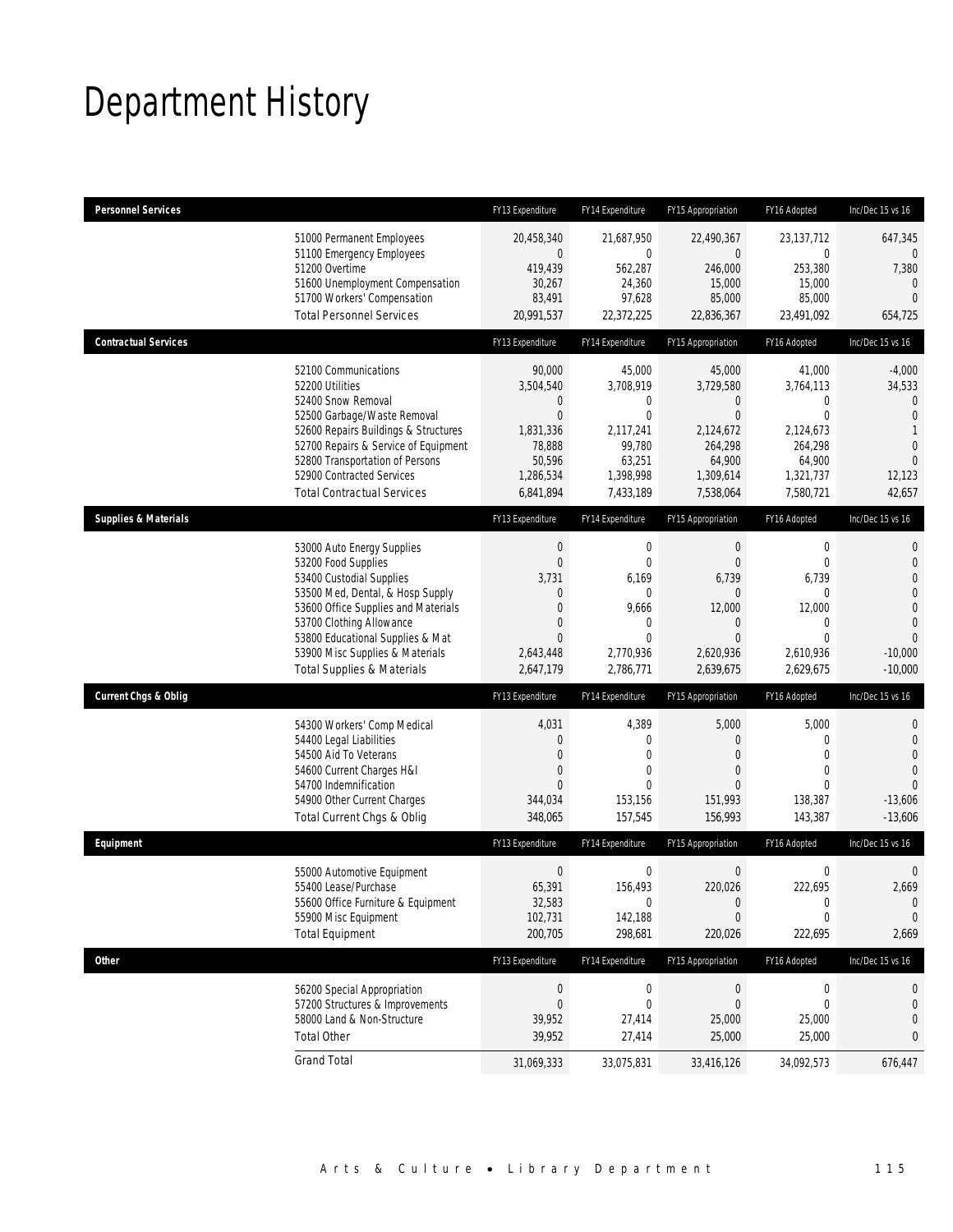# Department Personnel

| Title                                    | Union<br>Code   | Grade  | Position | FY16 Salary | Title                                   | Union<br>Code   | Grade     | Position | FY16 Salary |
|------------------------------------------|-----------------|--------|----------|-------------|-----------------------------------------|-----------------|-----------|----------|-------------|
|                                          |                 |        |          |             |                                         |                 |           |          |             |
| Acquisitions Librarian I                 | PSA             | 01     | 0.75     | 40,893      | Manager of Online Web Serv              | PSA             | 06        | 1.00     | 102,732     |
| Acquisitions Librarian III               | PSA             | 03     | 0.80     | 62,592      | Manager of Youth Services               | <b>PSA</b>      | 06        | 1.00     | 102,732     |
| Adults Librarian II                      | PSA             | 02     | 4.00     | 284,026     | Mgr of Libr Blds, Maint Serv            | PL <sub>2</sub> | 06        | 1.00     | 102,741     |
| Asst Neighborhood Services Mgr           | PSA             | 05     | 3.00     | 281,784     | Mgr of System Wide Security             | PL <sub>2</sub> | 05        | 1.00     | 93,183      |
| Asst Prin Acct                           | PSA             | 03     | 2.00     | 154,756     | Motor_Equip_Operator_&_Lbr              | AFP             | 05        | 2.00     | 97,586      |
| Book Conservatior Proj Director          | PSA             | 04     | 0.65     | 46,558      | Neigh Library Service Manager           | PL <sub>2</sub> | 08        | 1.00     | 124,816     |
| Branch Librarian                         | PSA             | 04     | 1.00     | 86,034      | Network & Server Manager                | PL <sub>2</sub> | 06        | 0.90     | 89,137      |
| Branch Librarian I                       | PSA             | 03     | 13.00    | 1,005,791   | Network Manager                         | PSA             | 06        | 0.90     | 86,822      |
| Branch Librarian II                      | PSA             | 04     | 10.00    | 847,474     | Painter                                 | AFP             | 07        | 1.00     | 47,218      |
| Budget & Procurement Manager             | PL <sub>2</sub> | 07     | 1.00     | 113,224     | President                               | CDH             | <b>NG</b> | 1.00     | 180,780     |
| <b>Business Analyst</b>                  | PSA             | 03     | 1.00     | 63,889      | Prin Clerk & Stenographer (RC)          | AFP             | 07        | 1.00     | 62,884      |
| Carpenter                                | AFP             | $07$   | 2.00     | 106,250     | Prin Library Asst                       | AFP             | 03        | 4.66     | 191,542     |
| Cataloger & Classifier II                | PSA             | 02     | 2.40     | 160,675     | Professional Librarian III              | PSA             | 03        | 1.00     | 78,240      |
| CatalogerAndClassifierI                  | PSA             | 01     | 0.80     | 51,761      | Programs & Community Outreach Librarian | PSA             | 02        | 4.00     | 267,789     |
| CentralLibraryServicesManager            | PL <sub>2</sub> | 08     | 1.00     | 107,747     | Programs & Outreach Librarian           | PSA             | 03        | 1.00     | 77,732      |
| Chief of Collections Strategy            | PL <sub>2</sub> | 07     | 0.75     | 84,918      | <b>Public Relations Associate</b>       | PSA             | 03        | 1.00     | 74,338      |
| Chief-Cataloging                         | PSA             | 04     | 0.80     | 68,827      | Rare Books & Manuscripts Librn          | PSA             | 02        | 0.65     | 32,964      |
| Children's Librarian I                   | PSA             | 01     | 10.00    | 589,699     | Reader & Info Librarian I               | PSA             | 01        | 2.00     | 107,497     |
| Childrens Librarian II                   | PSA             | 02     | 17.00    | 1,152,031   | Reader & Info Librarian II              | PSA             | 02        | 1.00     | 71,131      |
| Clerk                                    | AFP             | 03     | 2.00     | 86,157      | Reader & InfoLibrarian III              | PSA             | 03        | 1.00     | 78,240      |
| <b>Collection Development Mgr</b>        | PSA             | 05     | 0.80     | 74,547      | Reference Librarian I                   | PSA             | 01        | 7.65     | 459,546     |
| <b>Collection Development Supervisor</b> | PSA             | 04     | 0.80     | 50,005      | Reference Librarian II                  | PSA             | 02        | 4.50     | 302,399     |
| <b>Collection Librarian II</b>           | PSA             | 02     | 0.75     | 53,348      | Reference&ReaderAdvisoryLibrII          | PSA             | 02        | 0.90     | 64,018      |
| <b>Collections Librarian</b>             | PSA             | 01     | 0.75     | 48,526      | Senior Library Asst (Branch)            | AFP             | 03        | 46.00    | 1,907,652   |
| <b>Communications Manager</b>            | PL <sub>2</sub> | 06     | 1.00     | 74,968      | Sp Library Asst II (Branch)             | AFP             | 06        | 8.00     | 459,771     |
| Coord of Regional Admin Serv             | PL <sub>2</sub> | 06     | 0.80     | 82,185      | Spc Libr Asst V-Shipping Supv           | AFP             | 08        | 1.00     | 68,861      |
| Coord of Youth Services                  | PSA             | 05     | 1.00     | 83,479      | Spc Proj/Record Mangmnt Asst            | PSA             | 04        | 1.00     | 86,034      |
| Curator - Professional Librarian         | PSA             | 03     | 1.80     | 122,940     | Spec Collection Lib I                   | PSA             | 01        | 0.65     | 42,055      |
| Curator-Manuscripts                      | PSA             | 03     | 0.65     | 49,736      | Spec Library Asst I                     | AFP             | 04        | 12.05    | 574,545     |
| Curator-Microtext&Newspapers             | PSA             | 04     | 0.90     | 77,431      | Spec Library Asst II                    | AFP             | 05        | 17.60    | 857,544     |
| Curator-ProfessionalLiblV                | PSA             | 04     | 1.80     | 154,861     | Spec Library Asst III                   | AFP             | 06        | 2.63     | 151,150     |
| Curriculum Development Coord             | PSA             | 03     | 0.75     | 58,661      | Spec Library Asst V (BPL)               | AFP             | 08F       | 2.70     | 188,505     |
| Digital Imaging Production Ast           | PSA             | 02     | 0.80     | 46,168      | Special Lib Asst I (Branch)             | AFP             | 05        | 19.00    | 987,989     |
| Digital ImagingProductionCoord           | PSA             | 04     | 0.50     | 36,711      | Special Library Assistant V             | PL <sub>1</sub> | 08        | 1.00     | 68,861      |
| Digital Projects Librarian II            | PSA             | 02     | 0.80     | 46,371      | Special Library Asst IV                 | PL <sub>1</sub> | 07        | 1.00     | 62,654      |
| Digital Systems Librarian IV             | PSA             | 04     | 0.75     | 56,674      | Special Library Asst V                  | AFP             | 08        | 7.23     | 477,680     |
| Dir of Information Technology            | PL <sub>2</sub> | 07     | 0.90     | 101,902     | Sr Bldg Cust                            | AFP             | 06        | 22.00    | 1,122,826   |
| Dir of Library Services                  | PL <sub>2</sub> | 09     | 0.80     | 110,075     | Sr Cataloger & Classifier               | PSA             | 03        | 0.80     | 67,170      |
| Dir Operations                           | PL <sub>2</sub> | 09     | 1.00     | 137,593     | Sr Clerk                                | AFP             | 05        | 3.00     | 150,320     |
| Facilities Custodial Foreman             | AFP             | 08     | 2.00     | 112,563     | Sr Library Asst                         | AFP             | 03        | 32.34    | 1,180,462   |
| Floater Librarian I                      | PSA             | 01     | 11.00    | 395,223     | Sr Marketing Associate                  | PSA             | 03        | 1.00     | 56,732      |
| Generalist I                             | PSA             | 01     | 4.00     | 235,174     | SrReader&InfoLibrarianI                 | PSA             | 04        | 1.00     | 86,034      |
| Generalist II                            | PSA             | 02     | 5.00     | 353,460     | Staff Officer-Special Projects          | PL <sub>2</sub> | 05        | 2.00     | 176,993     |
| Hd of Bibliographic Serv MetrBLNet       | PSA             | 03     | $0.50\,$ | 38,866      | Supervisor of Accounting                | PL <sub>2</sub> | 06        | 1.00     | 102,732     |
| Head Central ChildServ                   | PSA             | 04     | 1.00     | 84,038      | Supn Library Buildings                  | PL <sub>2</sub> | 08        | 1.00     | 124,816     |
| Help Desk Manager                        | PSA             | 06     | 0.90     | 80,138      | Supv of Circulation & Shelving          | AFP             | 09        | 0.98     | 97,865      |
| Human Resources Asst                     | PL <sub>1</sub> | 05     | 1.00     | 48,224      | Systemwide Yth Prog Librarian           | PSA             | 03        | 1.00     | 56,732      |
| Human Resources Manager (BPL)            | PL <sub>2</sub> | 07     | 1.00     | 113,224     | <b>Technical Services Manager</b>       | PL <sub>2</sub> | 07        | 0.80     | 90,579      |
| Inter Library Loan Librarian             | PSA             | $02\,$ | 0.70     | 49,792      | <b>Technical Specialist</b>             | AFP             | 09T       | 2.30     | 211,106     |
| Interlibrary Loan Officer                | PSA             | 04     | 0.60     | 51,620      | <b>Technical Support Analyst</b>        | PSA             | 02        | 1.00     | 51,474      |
| Jr Bld Cust-Traveling                    | AFP             | 06     | 2.00     | 99,931      | <b>Technical Support Associate</b>      | AFP             | 05        | 5.00     | 239,842     |
| Jr Bldg Cust                             | AFP             | 04     | 15.00    | 649,758     | Technology Center Supervisor            | AFP             | 08        | 0.90     | 54,084      |
| Jr Building Custodian                    | AFP             | 04     | 1.00     | 42,698      | Training Coordinator                    | AFP             | 09        | 0.90     |             |
|                                          |                 | 07     |          |             |                                         |                 |           |          | 89,946      |
| Keeper of Special Collections            | PL <sub>2</sub> |        | 0.65     | 73,596      | Web Services Librarian                  | PSA             | 03        | 0.70     | 39,712      |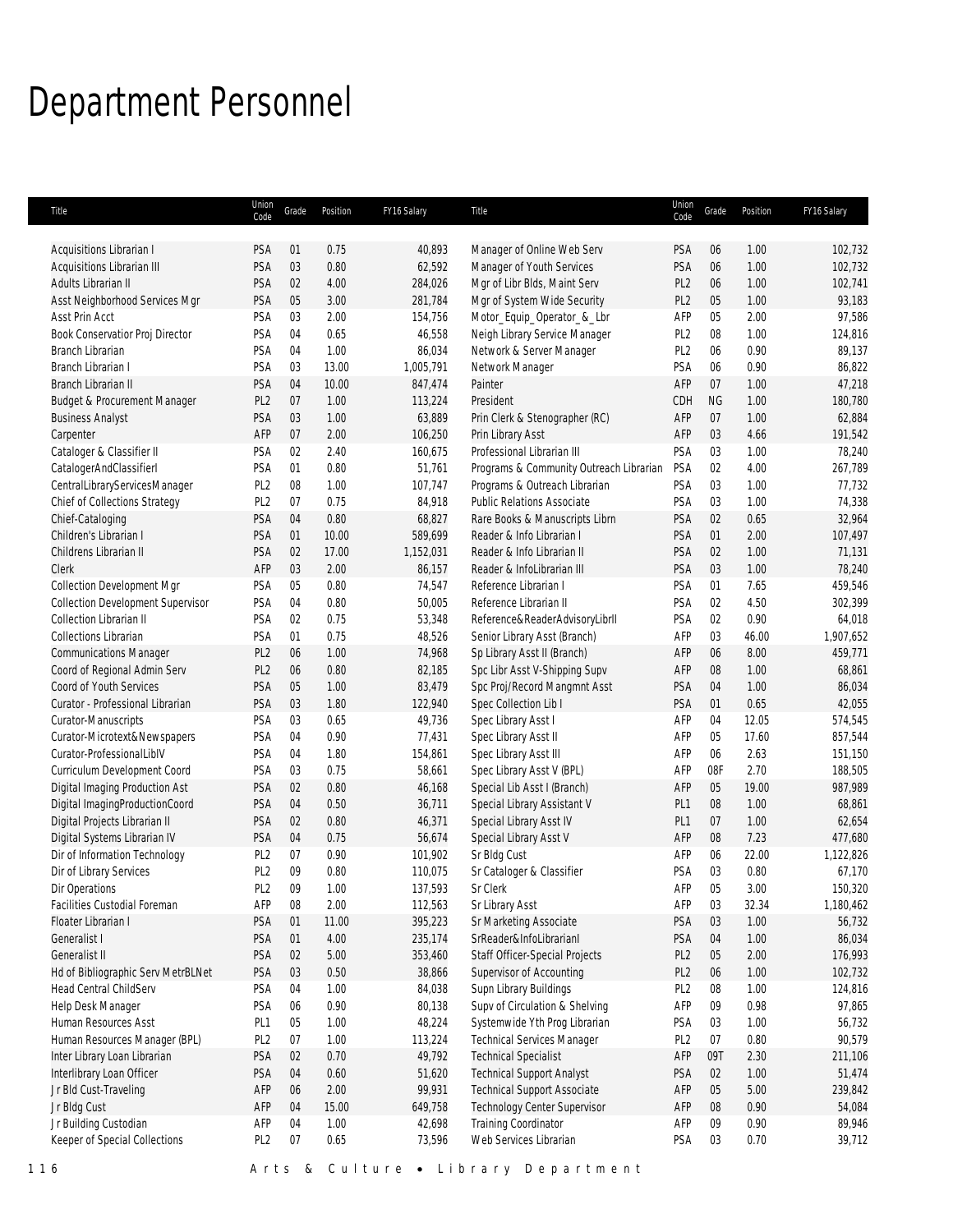| <b>Title</b>                        | Union<br>Code   | Grade          | Position | FY16 Salary | Title                          | Union<br>Code | Grade          | Position | FY16 Salary |
|-------------------------------------|-----------------|----------------|----------|-------------|--------------------------------|---------------|----------------|----------|-------------|
| Laborer                             | AFP             | 04             | 3.00     | 116,408     | Web Services Specialist        | AFP           | 08F            | 0.75     | 47.511      |
| Library Aide                        | EXC             | ΝG             | 101.00   | 275.171     | Wkg Foreprs, Oper/Labor BPL    | AFP           | 08             | 1.00     | 58.606      |
| Literacy Specialist II (BPL)        | PSA             | 02             | 1.00     | 69.434      | Wkg Frperson Painter           | AFP           | 08             | 1.00     | 58.606      |
| Major Projects Coord                | PSA             | 0 <sub>3</sub> | 1.00     | 76.517      | Wkg Frprs Carpenter            | AFP           | 08             | 1.00     | 58.606      |
| Major Projects Program Manager      | PL <sub>2</sub> | 05             | 1.00     | 93.183      | Young Adults Librarian I       | PSA           | 01             | 4.00     | 242,004     |
| Manager of Budget & Finance         | PL <sub>2</sub> | 08             | 1.00     | 124,816     | Young Adults Librarian II      | PSA           | 0 <sup>2</sup> | 3.00     | 184,653     |
| Manager of Digital Services         | PSA             | 0 <sub>5</sub> | 0.75     | 70.561      | Youth & Community Outreach Lib | PSA           | 0 <sup>2</sup> | 1.00     | 61.976      |
| Manager of Exhibitations & Programm | PI <sub>2</sub> | 06             | 00.1     | 102.732     | Yth Programs Librarian III     | PSA           | 03             | 1.00     | 56.732      |

*Total 499 23,815,880*

| <b>FY16 Total Request</b>    | 23, 136, 715   |
|------------------------------|----------------|
| <b>Salary Savings</b>        | $-825,000$     |
| Chargebacks                  | $\overline{0}$ |
| Other                        | 145,835        |
| <b>Differential Payments</b> | $\mathbf{0}$   |
| <b>Adjustments</b>           |                |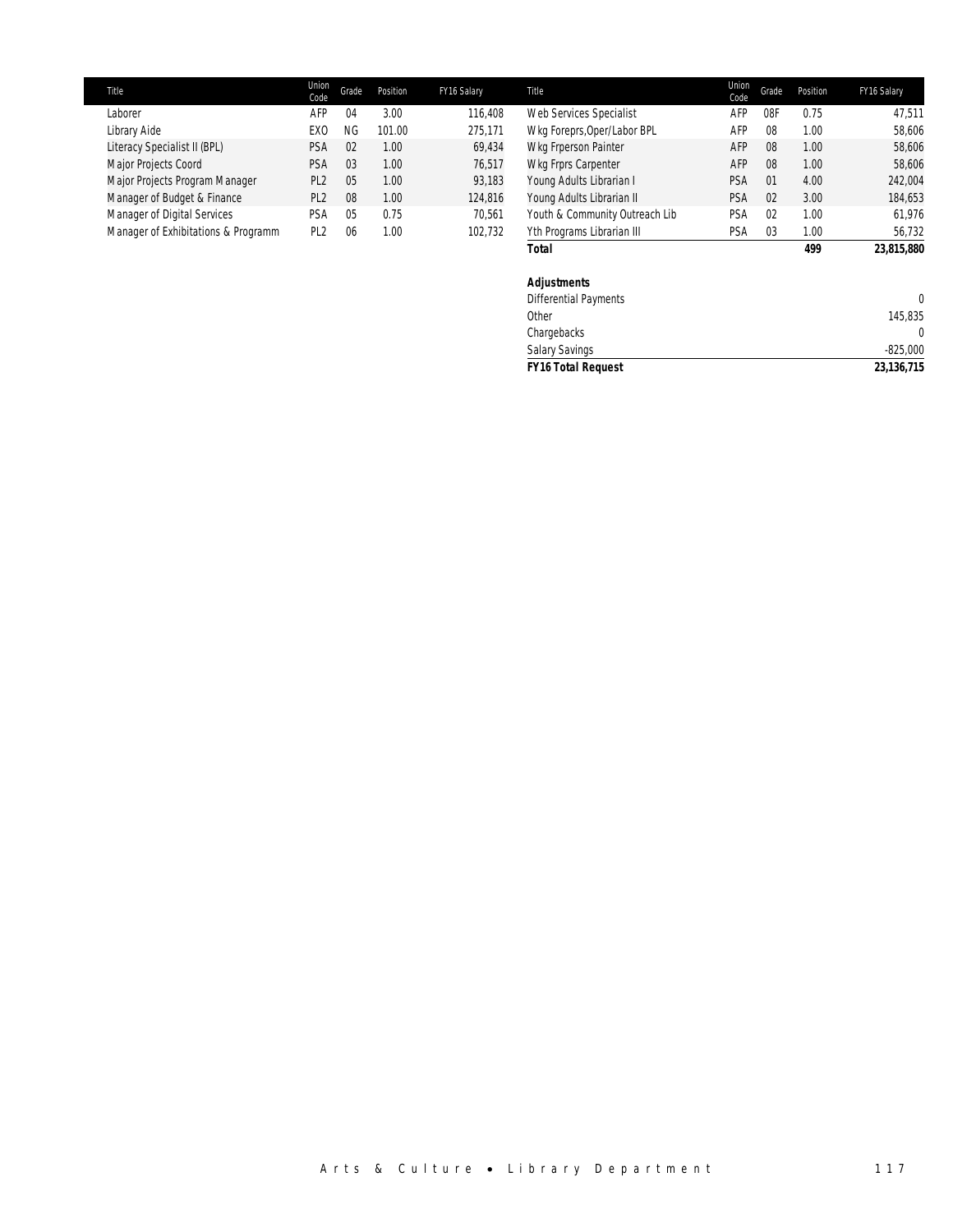# External Funds History

| <b>Personnel Services</b>       |                                                                                                                                                                                                                                                                                                            | FY13 Expenditure                                                                                             | FY14 Expenditure                                                                                                                                    | FY15 Appropriation                                                                                                                                           | FY16 Adopted                                                                                                                                      | Inc/Dec 15 vs 16                                                                                                                      |
|---------------------------------|------------------------------------------------------------------------------------------------------------------------------------------------------------------------------------------------------------------------------------------------------------------------------------------------------------|--------------------------------------------------------------------------------------------------------------|-----------------------------------------------------------------------------------------------------------------------------------------------------|--------------------------------------------------------------------------------------------------------------------------------------------------------------|---------------------------------------------------------------------------------------------------------------------------------------------------|---------------------------------------------------------------------------------------------------------------------------------------|
|                                 | 51000 Permanent Employees<br>51100 Emergency Employees<br>51200 Overtime<br>51300 Part Time Employees<br>51400 Health Insurance<br>51500 Pension & Annunity<br>51600 Unemployment Compensation<br>51700 Workers' Compensation<br>51800 Indirect Costs<br>51900 Medicare<br><b>Total Personnel Services</b> | 1,863,634<br>0<br>0<br>$\overline{0}$<br>76,573<br>48,239<br>0<br>0<br>$\overline{0}$<br>10,028<br>1,998,474 | 1,991,538<br>$\mathbf{0}$<br>$\mathbf{0}$<br>$\mathbf{0}$<br>70,248<br>41,525<br>$\mathbf{0}$<br>$\mathbf{0}$<br>$\mathbf{0}$<br>6,971<br>2,110,282 | 2,225,396<br>$\overline{0}$<br>$\overline{0}$<br>$\overline{0}$<br>94,654<br>61,673<br>$\mathbf 0$<br>$\overline{0}$<br>$\overline{0}$<br>9,671<br>2,391,394 | 2,710,493<br>$\mathbf{0}$<br>$\overline{0}$<br>$\Omega$<br>106,267<br>68,980<br>$\mathbf{0}$<br>$\overline{0}$<br>$\Omega$<br>11,186<br>2,896,926 | 485,098<br>$\mathbf 0$<br>$\overline{0}$<br>$\Omega$<br>11,613<br>7,307<br>$\theta$<br>$\overline{0}$<br>$\Omega$<br>1,515<br>505,532 |
| <b>Contractual Services</b>     |                                                                                                                                                                                                                                                                                                            | FY13 Expenditure                                                                                             | FY14 Expenditure                                                                                                                                    | FY15 Appropriation                                                                                                                                           | FY16 Adopted                                                                                                                                      | Inc/Dec 15 vs 16                                                                                                                      |
|                                 | 52100 Communications<br>52200 Utilities<br>52400 Snow Removal<br>52500 Garbage/Waste Removal<br>52600 Repairs Buildings & Structures<br>52700 Repairs & Service of Equipment<br>52800 Transportation of Persons<br>52900 Contracted Services<br><b>Total Contractual Services</b>                          | 147,060<br>78,195<br>$\mathbf 0$<br>$\overline{0}$<br>655,384<br>116,673<br>85,134<br>1,466,842<br>2,549,288 | 95,924<br>96,075<br>$\mathbf 0$<br>$\Omega$<br>311,683<br>84,634<br>110,308<br>1,593,933<br>2,292,557                                               | 197,300<br>80,000<br>$\boldsymbol{0}$<br>$\mathbf{0}$<br>414,000<br>103,000<br>54,743<br>1,572,920<br>2,421,963                                              | 98,000<br>95,000<br>$\mathbf 0$<br>$\Omega$<br>314,450<br>68,000<br>118,000<br>1,466,293<br>2,159,743                                             | $-99,300$<br>15,000<br>$\theta$<br>$\overline{0}$<br>$-99,550$<br>$-35,000$<br>63,257<br>$-106,627$<br>$-262,220$                     |
| <b>Supplies &amp; Materials</b> |                                                                                                                                                                                                                                                                                                            | FY13 Expenditure                                                                                             | FY14 Expenditure                                                                                                                                    | FY15 Appropriation                                                                                                                                           | FY16 Adopted                                                                                                                                      | Inc/Dec 15 vs 16                                                                                                                      |
|                                 | 53000 Auto Energy Supplies<br>53200 Food Supplies<br>53400 Custodial Supplies<br>53500 Med, Dental, & Hosp Supply<br>53600 Office Supplies and Materials<br>53700 Clothing Allowance<br>53800 Educational Supplies & Mat<br>53900 Misc Supplies & Materials<br><b>Total Supplies &amp; Materials</b>       | 20,083<br>21,031<br>102,561<br>$\mathbf 0$<br>80,126<br>$\overline{0}$<br>41,218<br>2,066,790<br>2,331,809   | 20,973<br>17,327<br>134,684<br>$\mathbf{0}$<br>102,464<br>$\mathbf{0}$<br>60,828<br>2,043,172<br>2,379,448                                          | 20,000<br>20,000<br>98,294<br>$\mathbf 0$<br>45,000<br>$\theta$<br>$\overline{0}$<br>1,964,088<br>2,147,382                                                  | 20,000<br>17,000<br>114,000<br>0<br>103,000<br>$\mathbf{0}$<br>$\Omega$<br>2,211,764<br>2,465,764                                                 | $\mathbf 0$<br>$-3,000$<br>15,706<br>$\mathbf{0}$<br>58,000<br>$\Omega$<br>$\Omega$<br>247,676<br>318,382                             |
| <b>Current Chgs &amp; Oblig</b> |                                                                                                                                                                                                                                                                                                            | FY13 Expenditure                                                                                             | FY14 Expenditure                                                                                                                                    | FY15 Appropriation                                                                                                                                           | FY16 Adopted                                                                                                                                      | Inc/Dec 15 vs 16                                                                                                                      |
|                                 | 54300 Workers' Comp Medical<br>54400 Legal Liabilities<br>54600 Current Charges H&I<br>54700 Indemnification<br>54900 Other Current Charges<br>Total Current Chgs & Oblig                                                                                                                                  | $\boldsymbol{0}$<br>0<br>$\overline{0}$<br>$\overline{0}$<br>716,894<br>716,894                              | $\mathbf 0$<br>$\mathbf{0}$<br>$\mathbf{0}$<br>$\Omega$<br>916,074<br>916,074                                                                       | $\boldsymbol{0}$<br>$\mathbf{0}$<br>$\overline{0}$<br>$\overline{0}$<br>957,698<br>957,698                                                                   | $\mathbf 0$<br>$\mathbf{0}$<br>$\overline{0}$<br>$\Omega$<br>899,171<br>899,171                                                                   | $\mathbf 0$<br>$\overline{0}$<br>$\mathbf{0}$<br>$\Omega$<br>$-58,526$<br>$-58,526$                                                   |
| Equipment                       |                                                                                                                                                                                                                                                                                                            | FY13 Expenditure                                                                                             | FY14 Expenditure                                                                                                                                    | FY15 Appropriation                                                                                                                                           | FY16 Adopted                                                                                                                                      | Inc/Dec 15 vs 16                                                                                                                      |
|                                 | 55000 Automotive Equipment<br>55400 Lease/Purchase<br>55600 Office Furniture & Equipment<br>55900 Misc Equipment<br><b>Total Equipment</b>                                                                                                                                                                 | $\boldsymbol{0}$<br>$\boldsymbol{0}$<br>32,376<br>154,806<br>187,182                                         | $\boldsymbol{0}$<br>$\boldsymbol{0}$<br>29,564<br>277,414<br>306,978                                                                                | $\boldsymbol{0}$<br>$\boldsymbol{0}$<br>10,000<br>319,881<br>329,881                                                                                         | $\boldsymbol{0}$<br>$\boldsymbol{0}$<br>2,450<br>362,400<br>364,850                                                                               | $\mathbf 0$<br>$\theta$<br>$-7,550$<br>42,519<br>34,969                                                                               |
| Other                           |                                                                                                                                                                                                                                                                                                            | FY13 Expenditure                                                                                             | FY14 Expenditure                                                                                                                                    | FY15 Appropriation                                                                                                                                           | FY16 Adopted                                                                                                                                      | Inc/Dec 15 vs 16                                                                                                                      |
|                                 | 56200 Special Appropriation<br>57200 Structures & Improvements<br>58000 Land & Non-Structure<br><b>Total Other</b>                                                                                                                                                                                         | $\boldsymbol{0}$<br>$\boldsymbol{0}$<br>22,097<br>22,097                                                     | $\boldsymbol{0}$<br>$\mathbf 0$<br>9,485<br>9,485                                                                                                   | $\boldsymbol{0}$<br>$\boldsymbol{0}$<br>25,000<br>25,000                                                                                                     | $\mathbf 0$<br>$\mathbf{0}$<br>10,000<br>10,000                                                                                                   | $\theta$<br>$\theta$<br>$-15,000$<br>$-15,000$                                                                                        |
|                                 | <b>Grand Total</b>                                                                                                                                                                                                                                                                                         | 7,805,744                                                                                                    | 8,014,824                                                                                                                                           | 8,273,318                                                                                                                                                    | 8,796,454                                                                                                                                         | 523,137                                                                                                                               |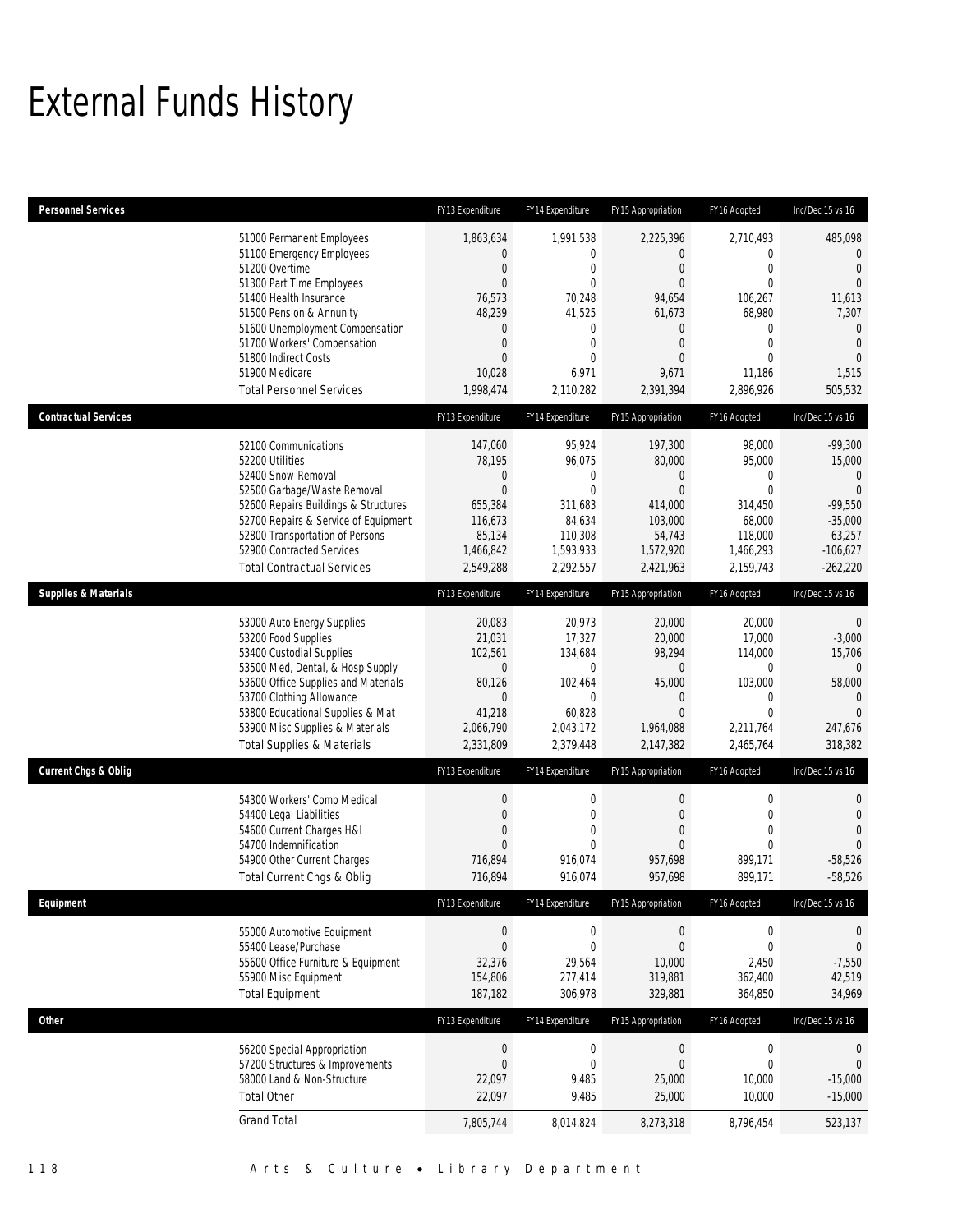# External Funds Personnel

| Title                                    | Union<br>Code   | Grade | Position | FY16 Salary | Title                              | Union<br>Code   | Grade | Position | FY16 Salary |
|------------------------------------------|-----------------|-------|----------|-------------|------------------------------------|-----------------|-------|----------|-------------|
|                                          |                 |       |          |             |                                    |                 |       |          |             |
| Acquisitions Librarian I                 | PSA             | 01    | 0.25     | 13,631      | HdOfBibliographicServMetrBLNet     | <b>PSA</b>      | 03    | 0.50     | 38,866      |
| Acquisitions Librarian III               | PSA             | 03    | 0.20     | 15,648      | Help Desk Manager                  | <b>PSA</b>      | 06    | 0.10     | 8,904       |
| <b>Applications Manager</b>              | PL <sub>2</sub> | 05    | 1.00     | 93,183      | Inter Library Loan Librarian       | <b>PSA</b>      | 02    | 0.30     | 21,339      |
| <b>Asst Events Coord</b>                 | PL <sub>1</sub> | 07    | 1.00     | 48,372      | Interlibrary Loan Officer          | PSA             | 04    | 0.40     | 34,414      |
| Asst Keeper of Prints                    | PSA             | 03    | 1.00     | 78,240      | Keeper of Special Collections      | PL <sub>2</sub> | 07    | 0.35     | 39,628      |
| <b>BookConservatiorProjDirec</b>         | PSA             | 04    | 0.35     | 25,070      | Manager of Digital Services        | PSA             | 05    | 0.25     | 23,520      |
| Cash Management Auditor                  | PSA             | 02    | 1.00     | 53,978      | Network & Server Manager           | PL <sub>2</sub> | 06    | 0.10     | 9,904       |
| Cataloger & Classifier II                | PSA             | 02    | 0.60     | 40,169      | Network Manager                    | PSA             | 06    | 0.10     | 9,647       |
| CatalogerAndClassifierI                  | PSA             | 01    | 2.20     | 65,747      | Prin Library sst                   | AFP             | 03    | 0.34     | 13,470      |
| Chief of Collections Strategy            | PL <sub>2</sub> | 07    | 0.25     | 28,306      | Professional Librarian III         | PSA             | 03    | 2.00     | 154,756     |
| Chief-Cataloging                         | PSA             | 04    | 0.20     | 17,207      | Programming Coordinator            | PL <sub>2</sub> | 05    | 1.00     | 93,183      |
| <b>Collection Development Mgr</b>        | PSA             | 05    | 0.20     | 18,637      | Rare Books & Manuscripts Librn     | PSA             | 02    | 0.35     | 17,750      |
| <b>Collection Development Supervisor</b> | PSA             | 04    | 0.20     | 12,501      | Reference & Reader Advisor Libr II | PSA             | 02    | 0.10     | 7,113       |
| Collection Librarian II                  | PSA             | 02    | 0.25     | 17,783      | Reference Librarian I              | PSA             | 01    | 1.35     | 81,126      |
| <b>Collections Librarian</b>             | PSA             | 01    | 0.25     | 16,175      | Reference Librarian II             | PSA             | 02    | 0.50     | 33,600      |
| <b>Communications Assistant</b>          | AFP             | 05    | 1.00     | 48,224      | Spec Collection Lib I              | PSA             | 01    | 0.35     | 22,645      |
| <b>Conservation Officer</b>              | PSA             | 03    | 1.00     | 59,489      | Spec Library Asst I                | AFP             | 04    | 3.95     | 188,728     |
| Coord of Regional Admin Serv             | PL <sub>2</sub> | 06    | 0.20     | 20,546      | Spec Library Asst II               | AFP             | 05    | 3.40     | 170,528     |
| Coord of Services to Libraries           | PSA             | 05    | 1.00     | 83,809      | Spec Library Asst III              | AFP             | 06    | 0.37     | 21,264      |
| Curator - Professional Librarian         | <b>PSA</b>      | 03    | 1.20     | 91,900      | Spec Library Asst V (BPL)          | AFP             | 08F   | 0.30     | 20,784      |
| Curator-Manuscripts                      | PSA             | 03    | 0.35     | 26,781      | Special Library Asst V             | AFP             | 08    | 0.77     | 53,023      |
| Curator-Microtext&Newspapers             | PSA             | 04    | 0.10     | 8,603       | Sr Cataloger & Classifier          | PSA             | 03    | 1.20     | 81,238      |
| Curator-Professionall iblV               | PSA             | 04    | 1.20     | 103,241     | Sr Library Asst                    | AFP             | 03    | 0.66     | 24,091      |
| Curriculum Development Coord             | PSA             | 03    | 0.25     | 19,560      | Supv of Circulation & Shelving     | AFP             | 09    | 0.02     | 1,997       |
| Digital Imaging Production Ast           | PSA             | 02    | 0.20     | 11,542      | <b>Technical Services Manager</b>  | PL <sub>2</sub> | 07    | 0.20     | 22,645      |
| Digital ImagingProductionCoord           | <b>PSA</b>      | 04    | 0.50     | 36,711      | <b>Technical Specialist</b>        | AFP             | 09T   | 0.70     | 64,283      |
| Digital Projects Librarian II            | PSA             | 02    | 0.20     | 11,593      | Technology Center Supervisor       | AFP             | 08    | 0.10     | 6,009       |
| <b>Digital Repository Developer</b>      | <b>PSA</b>      | 05    | 1.00     | 93,183      | <b>Training Coordinator</b>        | AFP             | 09    | 0.10     | 9,994       |
| Digital Systems Librarian IV             | PSA             | 04    | 0.25     | 18,891      | Web Services Librarian             | PSA             | 03    | 0.30     | 17,020      |
| Digitization Asst Proj Archivist         | PSA             | 02    | 1.00     | 55,733      | Web Services Manager               | PSA             | 05    | 1.00     | 93,183      |
| Dir of Information Technology            | PL <sub>2</sub> | 07    | 0.10     | 11,322      | Web Services Specialist            | AFP             | 08F   | 0.25     | 15,837      |
| Dir of Library Services                  | PL <sub>2</sub> | 09    | 0.20     | 27,519      | Youth Programs Librarian           | PSA             | 01    | 1.00     | 46,029      |
| <b>Events Planner</b>                    | PL <sub>1</sub> | 08    | 1.00     | 59,692      | Youth Technology Coord             | <b>PSA</b>      | 03    | 1.00     | 55,894      |
| Exhibitions & Outreach Assoc             | PSA             | 02    | 1.00     | 59,963      | Youth Technology Librn I           | PSA             | 01    | 1.00     | 46,029      |
|                                          |                 |       |          |             | <b>Total</b>                       |                 |       | 45       | 2,941,392   |

# *Adjustments*  Differential Payments 0 Other  $\sim$  0 Chargebacks 0 Salary Savings -230,899 *FY16 Total Request 2,710,493*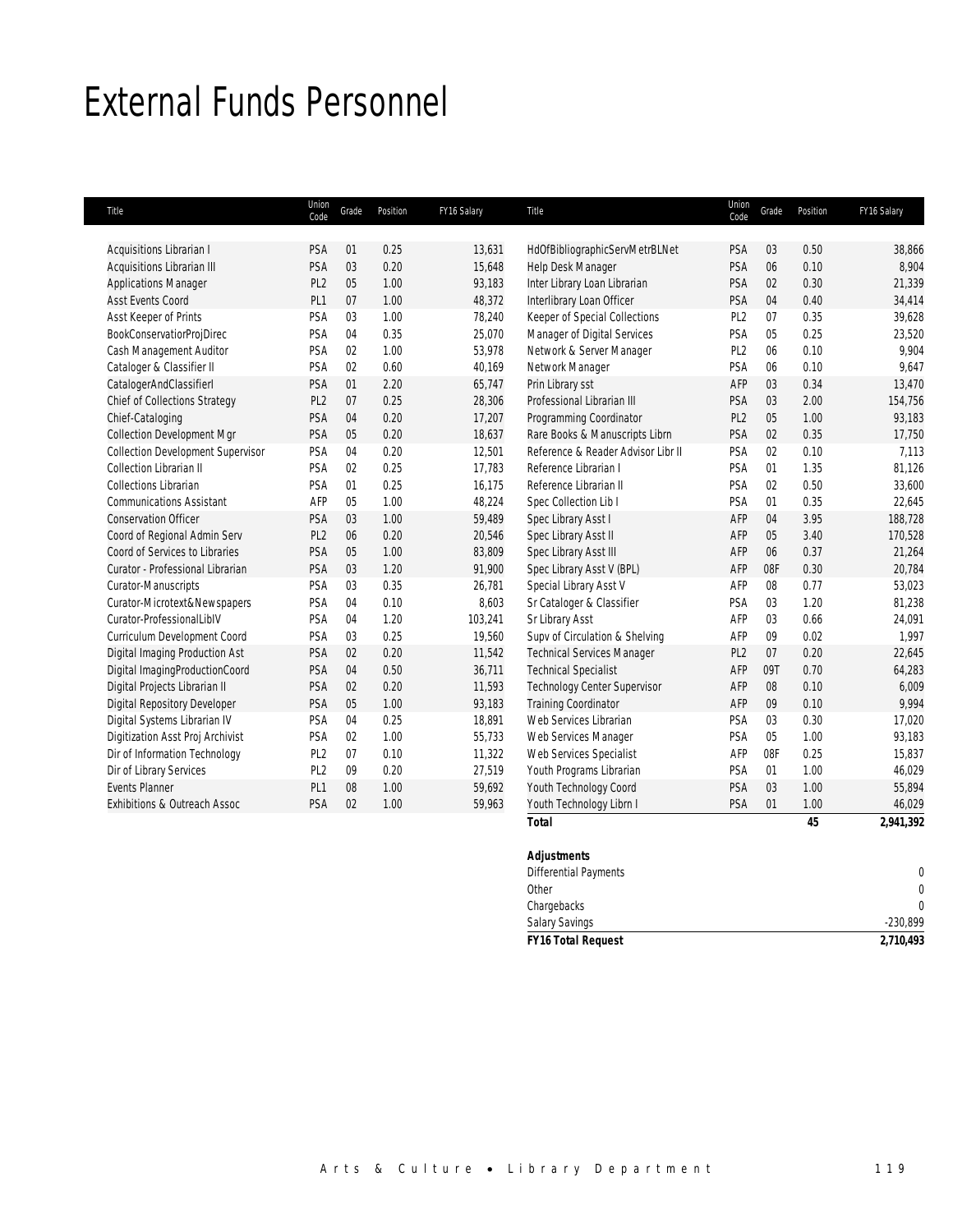# Program 1. Administration

# *David Leonard, Interim President, Organization 110100*

# *Program Description*

The Administration Program proposes goals and objectives to the Board of Trustees, manages the library to continuously improve service to the public, and provides centralized functional support for the library. The program functions through the centralized offices of the President, Human Resources, Finance, Facilities, Systems, Technical Services, and Communications and Community Affairs.

| <b>Operating Budget</b>                    | Actual '13              | Actual '14              | Approp '15              | <b>Budget '16</b>       |
|--------------------------------------------|-------------------------|-------------------------|-------------------------|-------------------------|
| <b>Personnel Services</b><br>Non Personnel | 6.793.108<br>10.032.849 | 7.335.628<br>10.667.977 | 7.124.786<br>10.081.050 | 7,535,826<br>10.102.771 |
| Total                                      | 16,825,957              | 18,003,605              | 17,205,836              | 17,638,597              |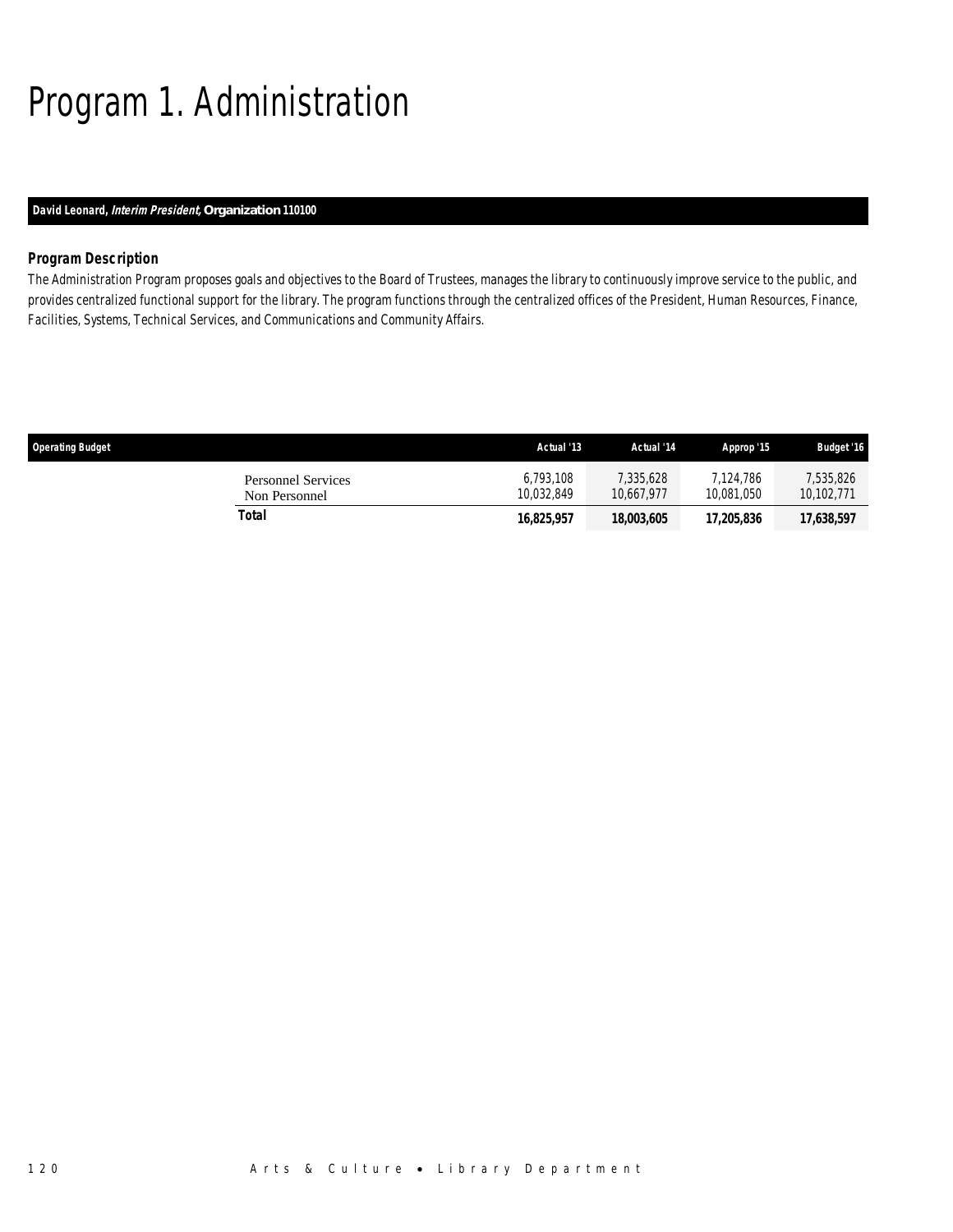# Program 2. Community Library Services

# *David Leonard, Interim President, Organization 110200*

## *Program Description*

The Community Library Services Program supports the strategic goal of the library being a center for, and facilitator of, lifelong learning. Its objective is to assist people of various ages, backgrounds, and stages of learning through the development of a variety of materials and programs, including those designed to teach information literacy. Support for the ReadBoston and WriteBoston initiatives is also included.

| <b>Operating Budget</b>                    | Actual '13           | Actual '14           | Approp '15            | <b>Budget '16</b>     |
|--------------------------------------------|----------------------|----------------------|-----------------------|-----------------------|
| <b>Personnel Services</b><br>Non Personnel | 12,148,367<br>39.144 | 12.736.949<br>28,802 | 13.837.099<br>498.707 | 14,296,217<br>498,707 |
| Total                                      | 12,187,511           | 12,765,751           | 14.335.806            | 14,794,924            |
|                                            |                      |                      |                       |                       |

# *Performance*

Strategy: To assist people of all ages, backgrounds, and stages of learning by offering a variety of programs to meet identified needs and interests.

| <b>Performance Measures</b>                    | Actual '13 | Actual '14 | Projected '15 | Target '16 |
|------------------------------------------------|------------|------------|---------------|------------|
| English as a Second Language (ESL)<br>Programs | 1.904      | 1.819      | 2.259         | 2,000      |
| Library Card Daily Usage-Adults                | 290.412    | 1.271.557  | 2.327.984     | 2,350,000  |
| Library Card Daily Usage-Boston Residents      | 273,546    | 1.014.916  | 1.697.363     | 1,750,000  |
| Library Card Daily Usage-Children              | 50.821     | 124,225    | 151,270       | 185,000    |
| Library Card Daily Usage-Teens                 | 22.869     | 66.969     | 80.315        | 90,000     |
| Program attendance total                       | 217.807    | 207,032    | 192.870       | 202,000    |
| Visits to library locations                    | 3.375.249  | 3,684,049  | 3,484,928     | 4,000,000  |

**Strategy:** To compile and deliver, via www.bpl.org, online resources.

| <b>Performance Measures</b>       | Actual '13 | Actual '14 | Projected '15 | Target '16 |
|-----------------------------------|------------|------------|---------------|------------|
| BPL website visits                | 7.832.807  | 11,063,902 | 8.837.083     | 9,000,000  |
| Public use of BPL computers       | 712.668    | 680.988    | 553.851       | 575,000    |
| Public wireless internet sessions | 239.839    | 323,409    | 374.996       | 350,000    |

**Strategy:** To provide access to and encourage the use of print and non-print resources that respond to the needs and interests of all segments of the population.

| <b>Performance Measures</b>                                                                     | Actual '13       | Actual '14       | Projected '15    | Target '16       |
|-------------------------------------------------------------------------------------------------|------------------|------------------|------------------|------------------|
| Adults signing up for new library cards<br>Boston residents signing up for new library<br>cards | 67.481<br>37.710 | 65.527<br>37.105 | 67.628<br>34.137 | 70,000<br>40,000 |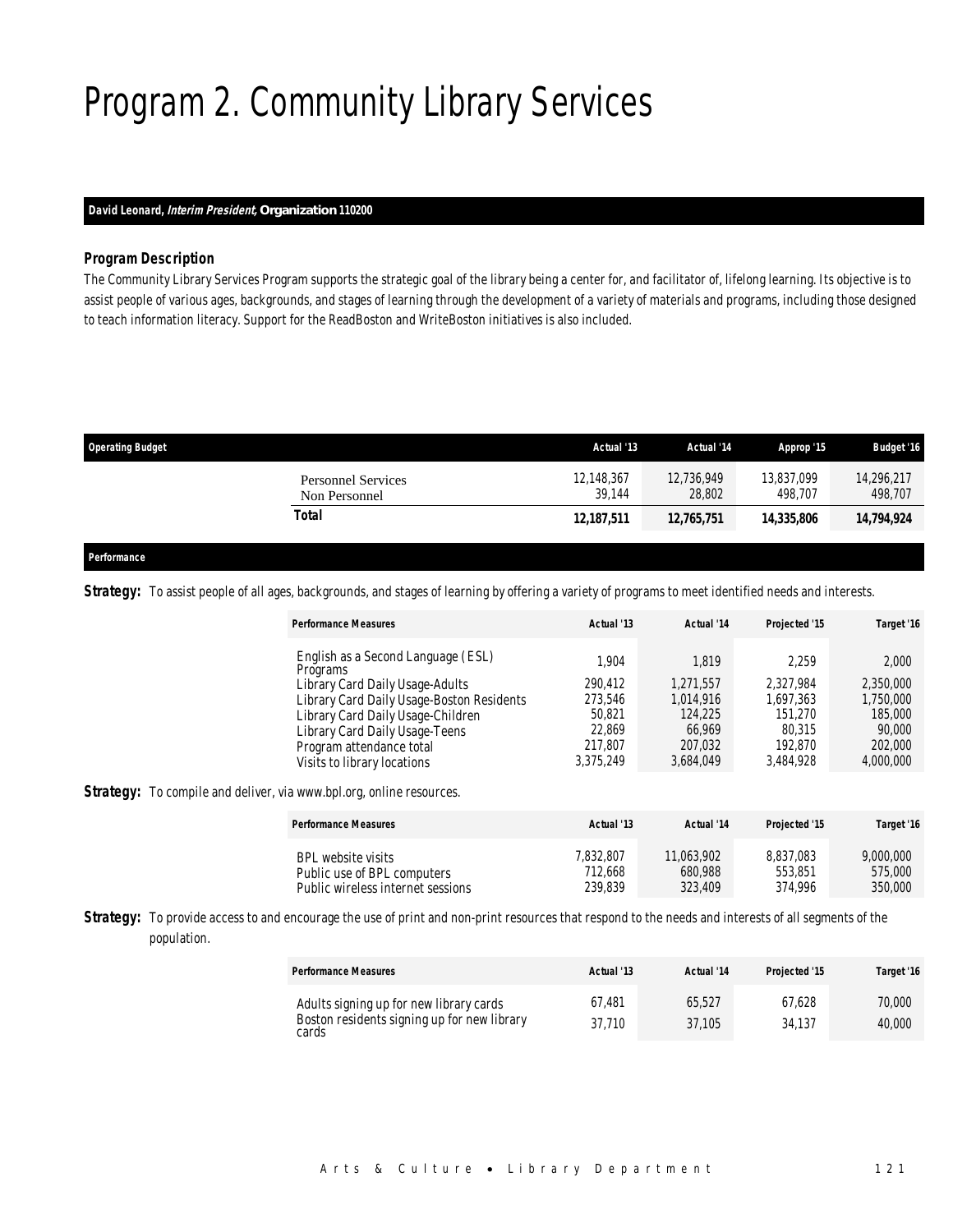# Program 3. Research Library Services

# *David Leonard, Interiim President, Organization 110300*

# *Program Description*

The Research Library Services Program provides and preserves access to information and collections in all fields of knowledge for users at the local, state, and national levels through the assistance of professionally skilled staff. The program also provides Internet use and wireless access to the Internet.

| <b>Operating Budget</b>                    | Actual '13         | Actual '14         | Approp '15 | <b>Budget '16</b> |
|--------------------------------------------|--------------------|--------------------|------------|-------------------|
| <b>Personnel Services</b><br>Non Personnel | 2,050,062<br>5,802 | 2,299,648<br>6,823 | 1.874.484  | .659,051          |
| Total                                      | 2,055,864          | 2,306,471          | 1,874,484  | 1,659,051         |
|                                            |                    |                    |            |                   |
| Performance                                |                    |                    |            |                   |

Strategy: To implement recommendations of a system-wide preservation team created to ensure ongoing preservation of irreplaceable materials from the library collection.

| <b>Performance Measures</b>                                    | Actual '13 | Actual '14 | Projected '15 | Target '16 |
|----------------------------------------------------------------|------------|------------|---------------|------------|
| Digital items available in all of BPL's digital<br>collections | 125,205    | 142.415    | 149.614       | 160,000    |

**Strategy:** To provide and preserve access to information and collections by supporting the acquisition, maintenance, preservation, and access to materials and information in all fields of knowledge.

| <b>Performance Measures</b>                                                                     | Actual '13 | Actual '14 | Projected '15 | Target '16 |
|-------------------------------------------------------------------------------------------------|------------|------------|---------------|------------|
| Books and other materials provided to other<br>libraries via the InterLibrary Loan Program      | 12.201     | 10.292     | 9.114         | 10,000     |
| Books and other materials received from<br>other libraries via the InterLibrary Loan<br>Program | 5.428      | 6.282      | 6.326         | 6.500      |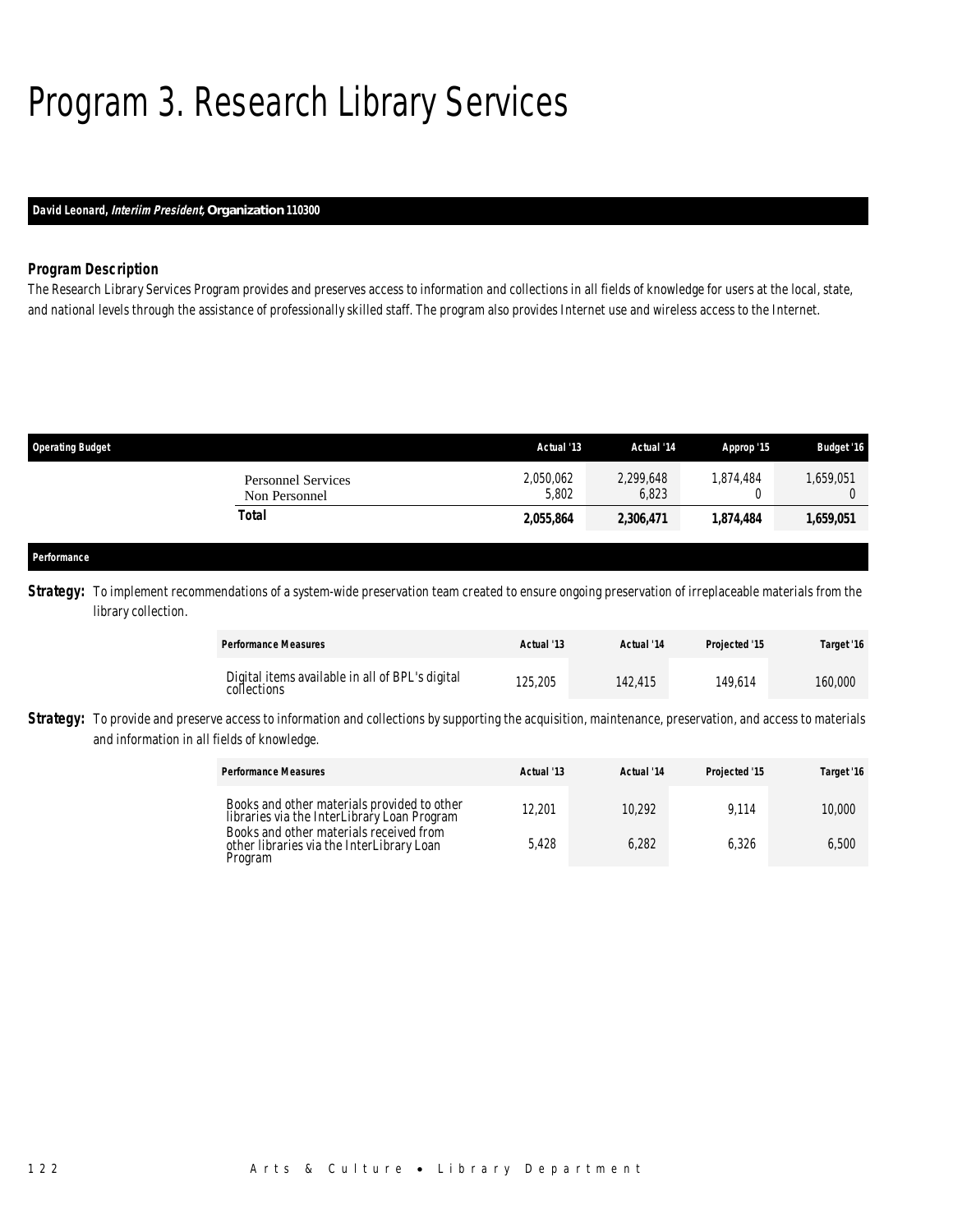# External Funds Projects

#### *Boston Regional Library System*

#### *Project Mission*

The Boston Regional Library System (BRLS) was one of six systems funded by the Commonwealth to provide supplemental services to libraries in the cities of Boston, Malden and Chelsea. Due to budget cuts, the Massachusetts Board of Library Commissioners has led a process to consolidate regional services into a single organization called Massachusetts Regional Library System. The BRLS, formerly housed at the Boston Public Library, will be absorbed into this merged system. Libraries in the cities of Boston, Malden and Chelsea will receive their services from them.

#### *Donations*

#### *Project Mission*

Donations are gifts and grants received from individuals, corporations, foundations, and other private donors for the benefit of the public library.

*Library for the Commonwealth* 

#### *Project Mission*

The Library for the Commonwealth (LFC) provides reference and research services for all residents of the Commonwealth of Massachusetts at the Boston Public Library through developing, maintaining, and preserving comprehensive collections to supplement library resources available throughout Massachusetts. The Massachusetts Board of Library Commissioners provides this appropriation for the BPL to support personnel, purchase materials, digitize content, and develop a digital repository. The appropriation is calculated on a statewide per capita basis and distributed annually.

*State Aid To Libraries* 

#### *Project Mission*

The Library Incentive Grant/Municipal Equalization Grant is annual granted by the Commonwealth of Massachusetts Board of Library Commissioners to the Trustees of the Boston Public Library. The Library is required to meet certain minimum standards of free public service established by the Board to receive the grant. Four important measures are used to determine eligibility: the Municipal Appropriation Requirement (MAR), the percent of the total budget spent on library materials, the hours of operation, and the ability to lend books to other libraries in the Commonwealth.

*Trust Fund Income/Other Sources* 

#### *Project Mission*

The majority of the BPL's assets are held in trust in accordance with the intentions of the donors and trustees. The principal of the trust funds is invested in various types of investment securities that generate an annual income. This income is used to purchase library materials, support specific library positions, and enhance programming. Other sources of income include revenue from private events, royalties, commissions, and donations made directly to the BPL.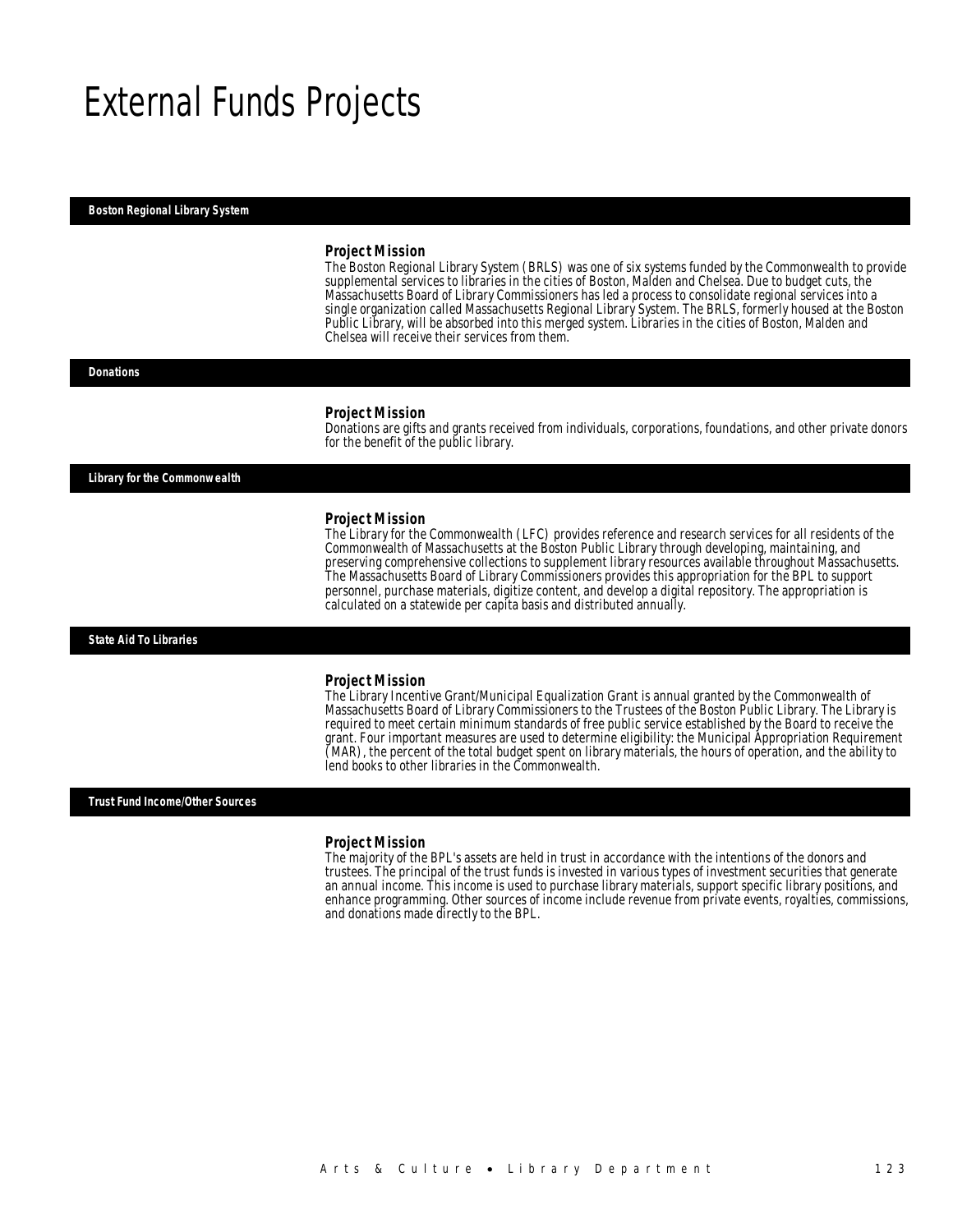# Library Department Capital Budget

# *Overview*

Fiscal year 2016 capital investments will further enhance the Boston Public Library by continuing to preserve existing buildings and build new library spaces to provide better services for all.

# *FY16 Major Initiatives*

- The Central Library renovation of the Johnson Building will be completed. The project is designed to enrich library services and visitor experience: expanded Children's and Teen areas; browsing, reading, study, technology and community learning areas; renovated lecture hall and conference room; updated building systems; accessible connection to McKim.
- Comprehensive renovations will begin at the Jamaica Plain Branch.
- Design for a comprehensive building renovation will begin at the Dudley Branch Library.

| <b>Capital Budget Expenditures</b> | Total Actual '13         | Total Actual '14 | <b>Estimated '15</b> | Total Projected '16 |
|------------------------------------|--------------------------|------------------|----------------------|---------------------|
| Total Department                   | <i><b>11.007.570</b></i> | 13.229.876       | 38.810.932           | 36,380,081          |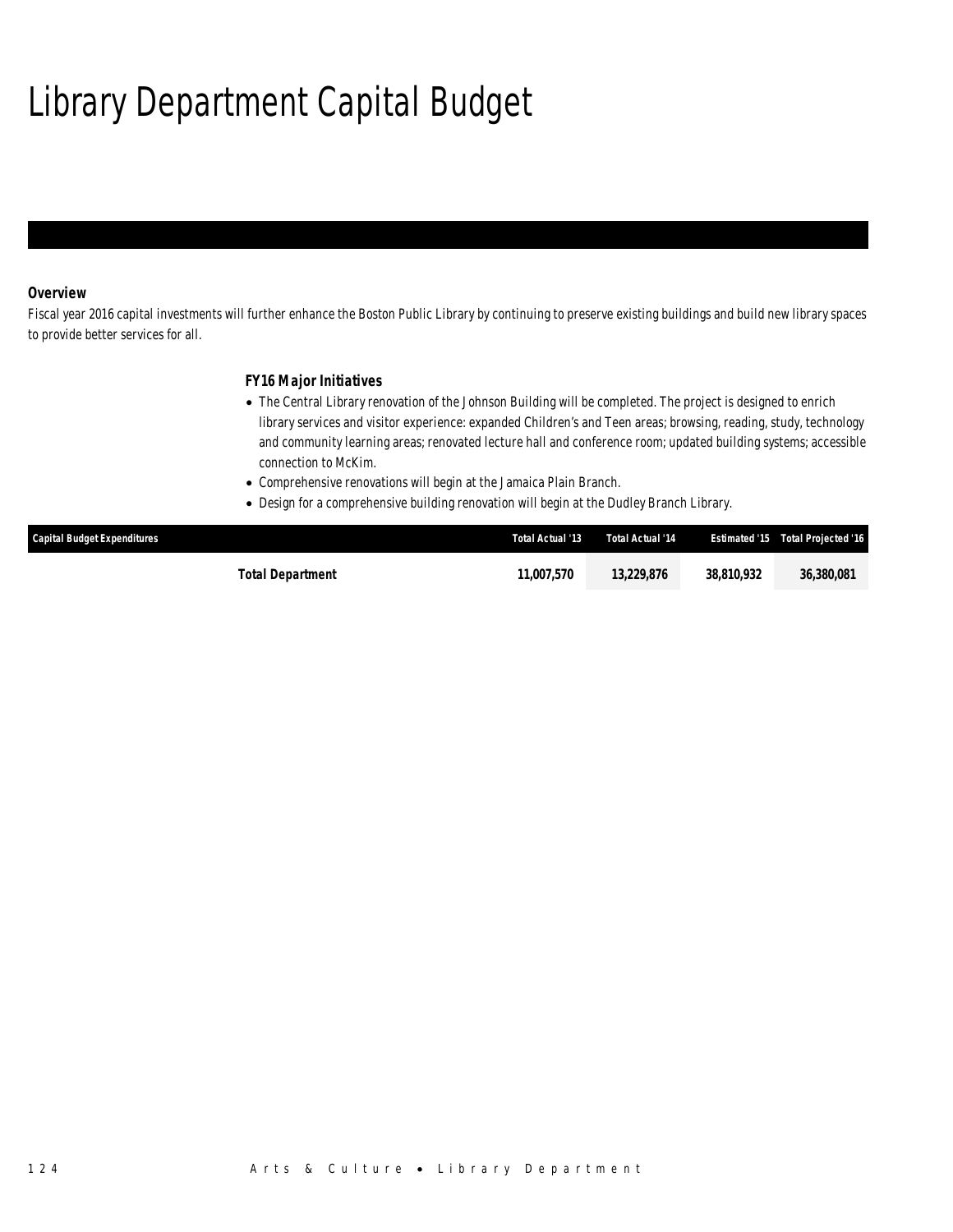### *ADAMS STREET BRANCH LIBRARY*

# *Project Mission*

 Assess the existing interior and exterior physical conditions and systems according to how ably the branch can accomplish the Compass principles; develop and implement an improvement plan. *Managing Department,* Capital Construction *Status,* To Be Scheduled*Location,* Dorchester *Operating Impact,* Yes

#### *Authorizations*

|                                          |          |             |               | Non Capital |           |
|------------------------------------------|----------|-------------|---------------|-------------|-----------|
| Source                                   | Existing | <b>FY16</b> | <b>Future</b> | Fund        | Total     |
| City Capital                             | 605,000  | 0           | 845,000       | 0           | 1,450,000 |
| Grants/Other                             | 0        |             |               |             | 0         |
| Total                                    | 605,000  | 0           | 845,000       | 0           | 1,450,000 |
| <b>Expenditures (Actual and Planned)</b> |          |             |               |             |           |
|                                          | Thru     |             |               |             |           |
| Source                                   | 6/30/14  | <b>FY15</b> | <b>FY16</b>   | FY17-20     | Total     |
| City Capital                             | 1,609    | 0           | 50,000        | 1,398,391   | 1,450,000 |
| Grants/Other                             | 0        | 0           | $\left($      |             | 0         |
| Total                                    | 1.609    | $\theta$    | 50,000        | 1,398,391   | 1,450,000 |
|                                          |          |             |               |             |           |

### *CENTRAL LIBRARY ENERGY IMPROVEMENTS*

#### *Project Mission*

 Replacement of pumps, air handling units and cooling tower, building management system upgrade, lighting efficiencies/energy efficient lighting, and refurbishment of chiller.

*Managing Department,* Capital Construction *Status,* In Construction

*Location,* Back Bay *Operating Impact,* Yes

| <b>Authorizations</b>                    |           |             |             |             |           |
|------------------------------------------|-----------|-------------|-------------|-------------|-----------|
|                                          |           |             |             | Non Capital |           |
| Source                                   | Existing  | <b>FY16</b> | Future      | Fund        | Total     |
| City Capital                             | 5,650,000 | 0           | 0           | 0           | 5,650,000 |
| Grants/Other                             | 124.973   | 0           | 0           | 0           | 124,973   |
| Total                                    | 5,774,973 | $\Omega$    | $\mathbf 0$ | 0           | 5,774,973 |
| <b>Expenditures (Actual and Planned)</b> |           |             |             |             |           |
|                                          | Thru      |             |             |             |           |
| Source                                   | 6/30/14   | <b>FY15</b> | <b>FY16</b> | FY17-20     | Total     |
| City Capital                             | 1,467,322 | 2,599,700   | 300,000     | 1,282,978   | 5,650,000 |
| Grants/Other                             | 72,224    | 34,556      | 18,193      | 0           | 124,973   |
| Total                                    | 1.539.546 | 2.634.256   | 318,193     | 1.282.978   | 5.774.973 |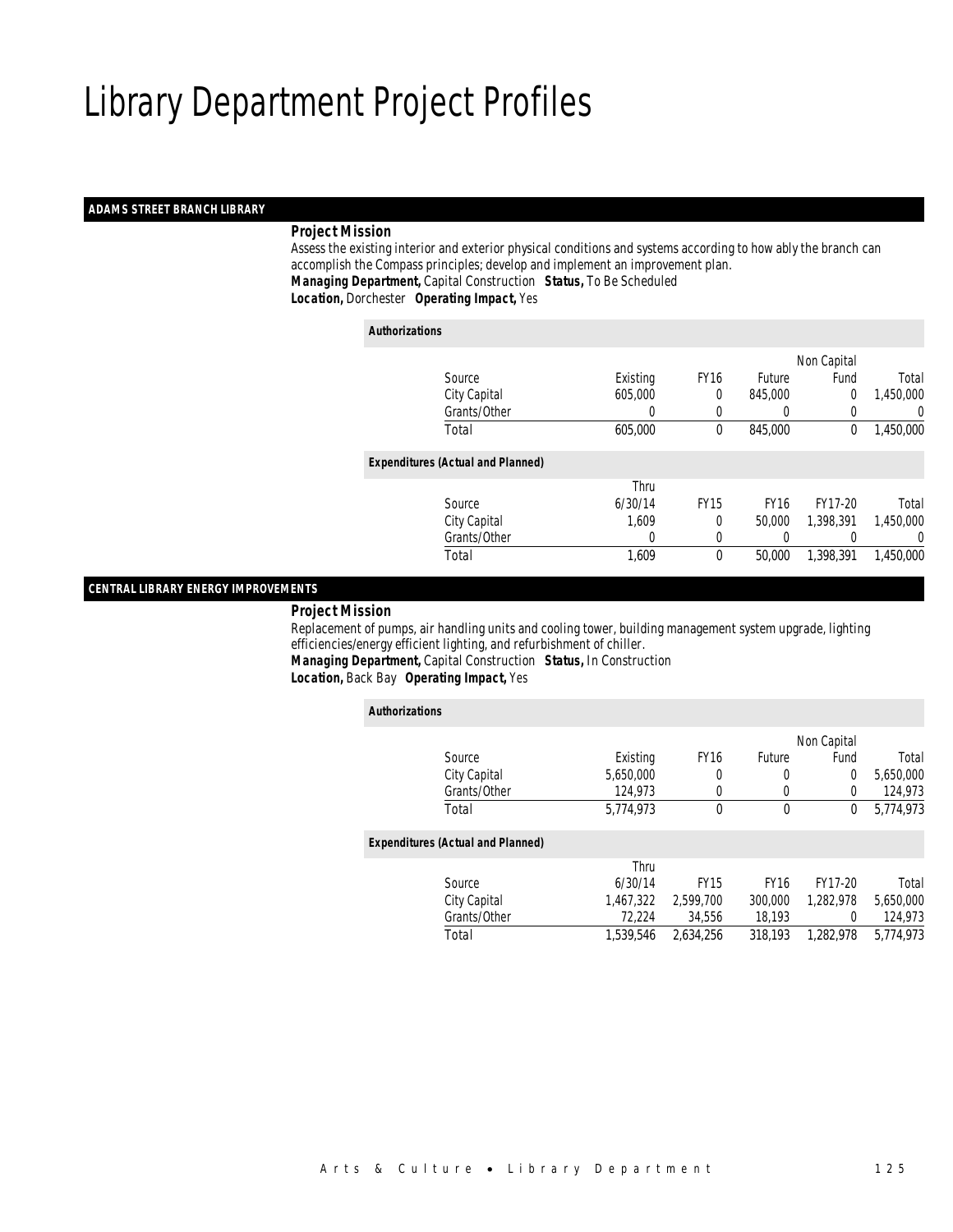#### *CENTRAL LIBRARY PIPING INFRASTRUCTURE*

### *Project Mission*

Replace and update piping infrastructure including small diameter hot water piping, chilled water, steam and condensate return piping and related valves in the Johnson and McKim buildings. *Managing Department,* Capital Construction *Status,* To Be Scheduled*Location,* Back Bay *Operating Impact,* No

| <b>Authorizations</b>                    |           |             |             |                |           |
|------------------------------------------|-----------|-------------|-------------|----------------|-----------|
|                                          |           |             |             | Non Capital    |           |
| Source                                   | Existing  | <b>FY16</b> | Future      | Fund           | Total     |
| City Capital                             | 1.950.000 | 0           | 0           | $\overline{0}$ | 1,950,000 |
| Grants/Other                             | 0         | 0           | 0           |                | $\left($  |
| Total                                    | 1,950,000 | 0           | 0           | 0              | 1,950,000 |
| <b>Expenditures (Actual and Planned)</b> |           |             |             |                |           |
|                                          | Thru      |             |             |                |           |
| Source                                   | 6/30/14   | <b>FY15</b> | <b>FY16</b> | FY17-20        | Total     |
| City Capital                             | 0         | 0           | 0           | 1.950.000      | 1.950.000 |
| Grants/Other                             | 0         | 0           | 0           |                | $\Omega$  |
| Total                                    | 0         | 0           | 0           | 1,950,000      | 1.950.000 |

### *CENTRAL LIBRARY RENOVATION: JOHNSON BUILDING*

#### *Project Mission*

Improvements to enrich library services and visitor experience: expanded Children's and Teen areas; update building systems; enhance entry; reading, study, technology and community learning areas; renovated lecture hall; accessible connection to McKim.

*Managing Department,* Capital Construction *Status,* In Construction*Location,* Back Bay *Operating Impact,* Yes

| <b>Authorizations</b>                    |            |             |             |             |            |
|------------------------------------------|------------|-------------|-------------|-------------|------------|
|                                          |            |             |             | Non Capital |            |
| Source                                   | Existing   | <b>FY16</b> | Future      | Fund        | Total      |
| City Capital                             | 75,500,000 | 0           | 0           | 0           | 75,500,000 |
| Grants/Other                             | $\left($   | 11,772      | 0           | 0           | 11,772     |
| Total                                    | 75,500,000 | 11.772      | $\mathbf 0$ | $^{0}$      | 75,511,772 |
| <b>Expenditures (Actual and Planned)</b> |            |             |             |             |            |
|                                          | Thru       |             |             |             |            |
| Source                                   | 6/30/14    | <b>FY15</b> | <b>FY16</b> | FY17-20     | Total      |
| City Capital                             | 4.955.431  | 34,000,000  | 30,000,000  | 6.544.569   | 75,500,000 |
| Grants/Other                             | 0          | 0           | 11.772      | 0           | 11.772     |
| Total                                    | 4,955,431  | 34,000,000  | 30.011.772  | 6.544.569   | 75,511,772 |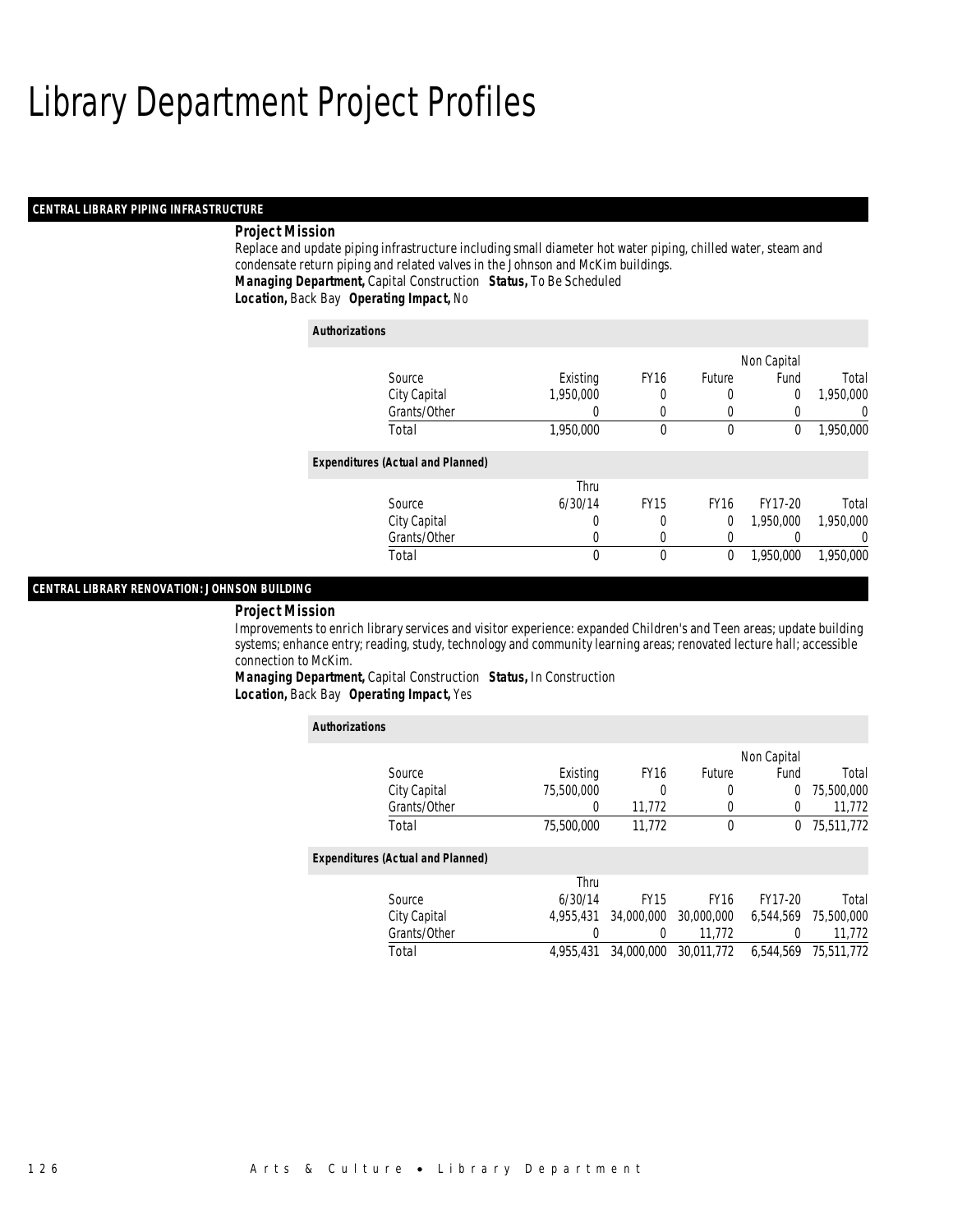### *CENTRAL LIBRARY: JOHNSON ROOF REPLACEMENT*

### *Project Mission*

 Replace all low sloped roofing and flashing, repair or replace existing slate roofing material, and replace pyramid style skylights.

*Managing Department,* Capital Construction *Status,* New Project*Location,* Back Bay *Operating Impact,* No

#### *Authorizations*

|                                          |          |             |               | Non Capital    |           |
|------------------------------------------|----------|-------------|---------------|----------------|-----------|
| Source                                   | Existing | <b>FY16</b> | <b>Future</b> | Fund           | Total     |
| City Capital                             | 0        | 4,830,000   | 0             | $\overline{0}$ | 4,830,000 |
| Grants/Other                             | 0        |             |               |                | 0         |
| Total                                    | 0        | 4,830,000   | $\mathbf 0$   | 0              | 4,830,000 |
| <b>Expenditures (Actual and Planned)</b> |          |             |               |                |           |
|                                          | Thru     |             |               |                |           |
| Source                                   | 6/30/14  | <b>FY15</b> | <b>FY16</b>   | FY17-20        | Total     |
| City Capital                             | 0        | 0           | 0             | 4,830,000      | 4,830,000 |
| Grants/Other                             | 0        |             | 0             |                | 0         |
| Total                                    | 0        | $\theta$    | $\theta$      | 4,830,000      | 4,830,000 |
|                                          |          |             |               |                |           |

# *CENTRAL LIBRARY: MCKIM LIBRARY PHASE II C SIGNAGE*

*Project Mission*

 Update directional and room signage in conjunction with the ongoing restoration project. *Managing Department,* Library Department *Status,* In Construction*Location,* Back Bay *Operating Impact,* No

| <b>Authorizations</b>                    |          |             |               |             |         |
|------------------------------------------|----------|-------------|---------------|-------------|---------|
|                                          |          |             |               | Non Capital |         |
| Source                                   | Existing | <b>FY16</b> | <b>Future</b> | Fund        | Total   |
| City Capital                             | 384,445  | 0           | 0             | 0           | 384,445 |
| Grants/Other                             | 115,555  | 0           | 0             | 0           | 115,555 |
| Total                                    | 500,000  | $\theta$    | $\mathbf 0$   | 0           | 500,000 |
| <b>Expenditures (Actual and Planned)</b> |          |             |               |             |         |
|                                          | Thru     |             |               |             |         |
| Source                                   | 6/30/14  | <b>FY15</b> | <b>FY16</b>   | FY17-20     | Total   |
| City Capital                             | 90.082   | 94.000      | 50,000        | 150.363     | 384,445 |
| Grants/Other                             | 112,114  | 3.325       | 116           | 0           | 115,555 |
| Total                                    | 202.196  | 97.325      | 50.116        | 150,363     | 500,000 |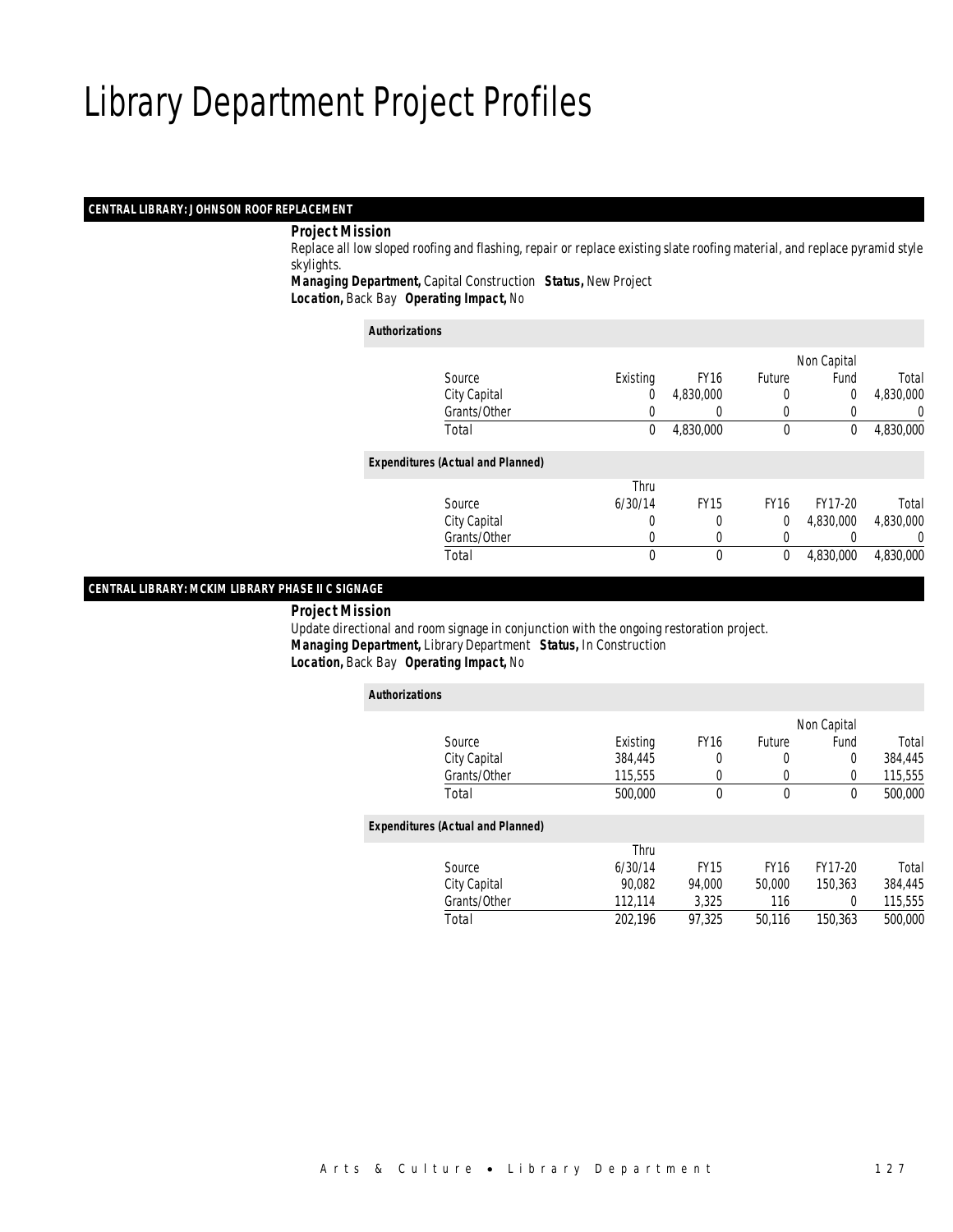### *CENTRAL LIBRARY: MCKIM WATERPROOFING*

# *Project Mission*

Remediate water infiltration in the basement of the McKim Building and reconstruct the pedestrian plaza on Dartmouth Street.

*Managing Department,* Capital Construction *Status,* In Design

*Location,* Back Bay *Operating Impact,* No

| <b>Authorizations</b>                    |          |             |             |             |         |
|------------------------------------------|----------|-------------|-------------|-------------|---------|
|                                          |          |             |             | Non Capital |         |
| Source                                   | Existing | <b>FY16</b> | Future      | Fund        | Total   |
| City Capital                             | 480,000  | 0           | 0           | 0           | 480,000 |
| Grants/Other                             | 0        | 0           |             | 0           | 0       |
| Total                                    | 480,000  | 0           | $\theta$    | 0           | 480,000 |
| <b>Expenditures (Actual and Planned)</b> |          |             |             |             |         |
|                                          | Thru     |             |             |             |         |
| Source                                   | 6/30/14  | <b>FY15</b> | <b>FY16</b> | FY17-20     | Total   |
| City Capital                             | 0        | 50,000      | 330,000     | 100,000     | 480,000 |
| Grants/Other                             | 0        |             |             |             | 0       |
| Total                                    | 0        | 50,000      | 330,000     | 100,000     | 480,000 |

### *CRITICAL FACILITY REPAIRS*

#### *Project Mission*

A critical repair fund to be used for emergency repairs to library facilities including roofs, windows, masonry, and electrical and HVAC systems.

*Managing Department,* Library Department *Status,* Annual Program*Location,* Citywide *Operating Impact,* No

| <b>Authorizations</b>                    |           |             |             |             |           |
|------------------------------------------|-----------|-------------|-------------|-------------|-----------|
|                                          |           |             |             | Non Capital |           |
| Source                                   | Existing  | <b>FY16</b> | Future      | Fund        | Total     |
| City Capital                             | 1,959,251 | 0           | 195,000     | 0           | 2,154,251 |
| Grants/Other                             | 60.945    | 0           |             | $\Omega$    | 60,945    |
| Total                                    | 2,020,196 | $\theta$    | 195,000     | 0           | 2,215,196 |
| <b>Expenditures (Actual and Planned)</b> |           |             |             |             |           |
|                                          | Thru      |             |             |             |           |
| Source                                   | 6/30/14   | <b>FY15</b> | <b>FY16</b> | FY17-20     | Total     |
| City Capital                             | 1.252.711 | 300,000     | 300,000     | 301.540     | 2,154,251 |
| Grants/Other                             | 58,582    | 0           | 0           | 2.363       | 60,945    |
| Total                                    | 1.311.293 | 300,000     | 300,000     | 303.903     | 2.215.196 |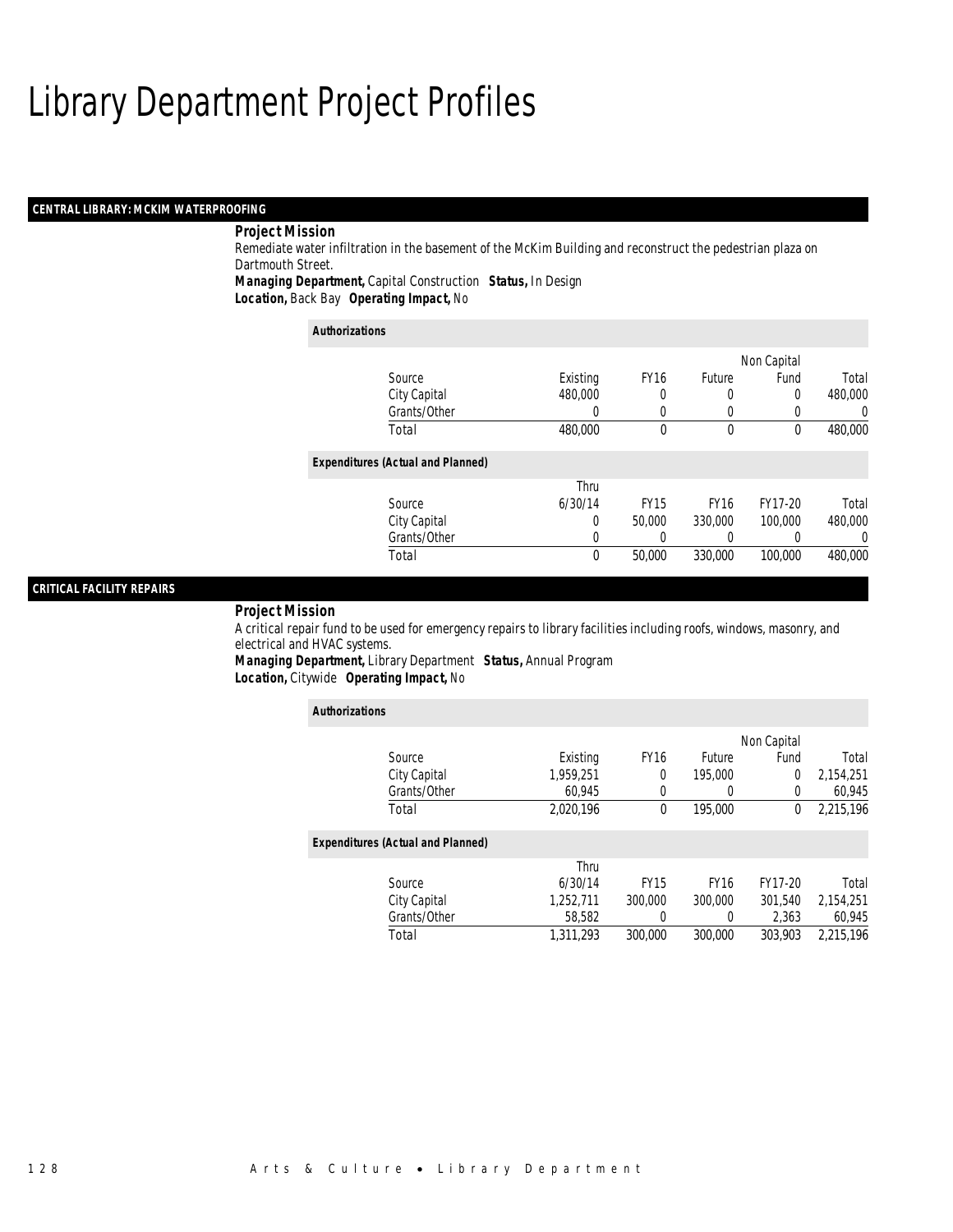#### *DUDLEY BRANCH LIBRARY RENOVATION*

# *Project Mission*

 A comprehensive building renovation will enrich library services and visitor experience through improved spatial definition, a fully accessible facility, improved signage and greater energy efficiency. *Managing Department,* Capital Construction *Status,* To Be Scheduled

*Location,* Roxbury *Operating Impact,* Yes

### *Authorizations*

|                                          |                  |             |                  | Non Capital |            |
|------------------------------------------|------------------|-------------|------------------|-------------|------------|
| Source                                   | Existing         | <b>FY16</b> | <b>Future</b>    | Fund        | Total      |
| City Capital                             | 1,300,000        | 100,000     | 13,318,000       | $\Omega$    | 14,718,000 |
| Grants/Other                             | $\left( \right)$ |             | $\left( \right)$ |             | 0          |
| Total                                    | 1,300,000        | 100,000     | 13,318,000       | $\sigma$    | 14,718,000 |
| <b>Expenditures (Actual and Planned)</b> |                  |             |                  |             |            |
|                                          | Thru             |             |                  |             |            |
| Source                                   | 6/30/14          | <b>FY15</b> | <b>FY16</b>      | FY17-20     | Total      |
| City Capital                             | 0                | $\Omega$    | 200,000          | 14,518,000  | 14,718,000 |
| Grants/Other                             | 0                |             |                  |             | 0          |
| Total                                    | 0                | $\Omega$    | 200,000          | 14,518,000  | 14,718,000 |
|                                          |                  |             |                  |             |            |

### *EGLESTON SQUARE BRANCH LIBRARY*

*Project Mission*

 Assess the existing interior and exterior physical conditions and systems according to how ably the branch can accomplish the Compass principles; develop and implement an improvement plan. *Managing Department,* Capital Construction *Status,* To Be Scheduled*Location,* Roxbury *Operating Impact,* No

| <b>Authorizations</b> |                                          |          |             |                  |             |         |
|-----------------------|------------------------------------------|----------|-------------|------------------|-------------|---------|
|                       |                                          |          |             |                  | Non Capital |         |
|                       | Source                                   | Existing | <b>FY16</b> | <b>Future</b>    | Fund        | Total   |
|                       | City Capital                             | 206,267  | $\theta$    | 710.000          | 0           | 916,267 |
|                       | Grants/Other                             | 0        | $\left($    | $\left( \right)$ | 0           | 0       |
|                       | Total                                    | 206,267  | 0           | 710,000          | 0           | 916,267 |
|                       | <b>Expenditures (Actual and Planned)</b> |          |             |                  |             |         |
|                       |                                          | Thru     |             |                  |             |         |
|                       | Source                                   | 6/30/14  | <b>FY15</b> | <b>FY16</b>      | FY17-20     | Total   |
|                       | City Capital                             | 2,145    | 0           | 0                | 914,122     | 916,267 |
|                       | Grants/Other                             | 0        | 0           | 0                |             | 0       |
|                       | Total                                    | 2.145    | $\theta$    | $\mathbf 0$      | 914.122     | 916.267 |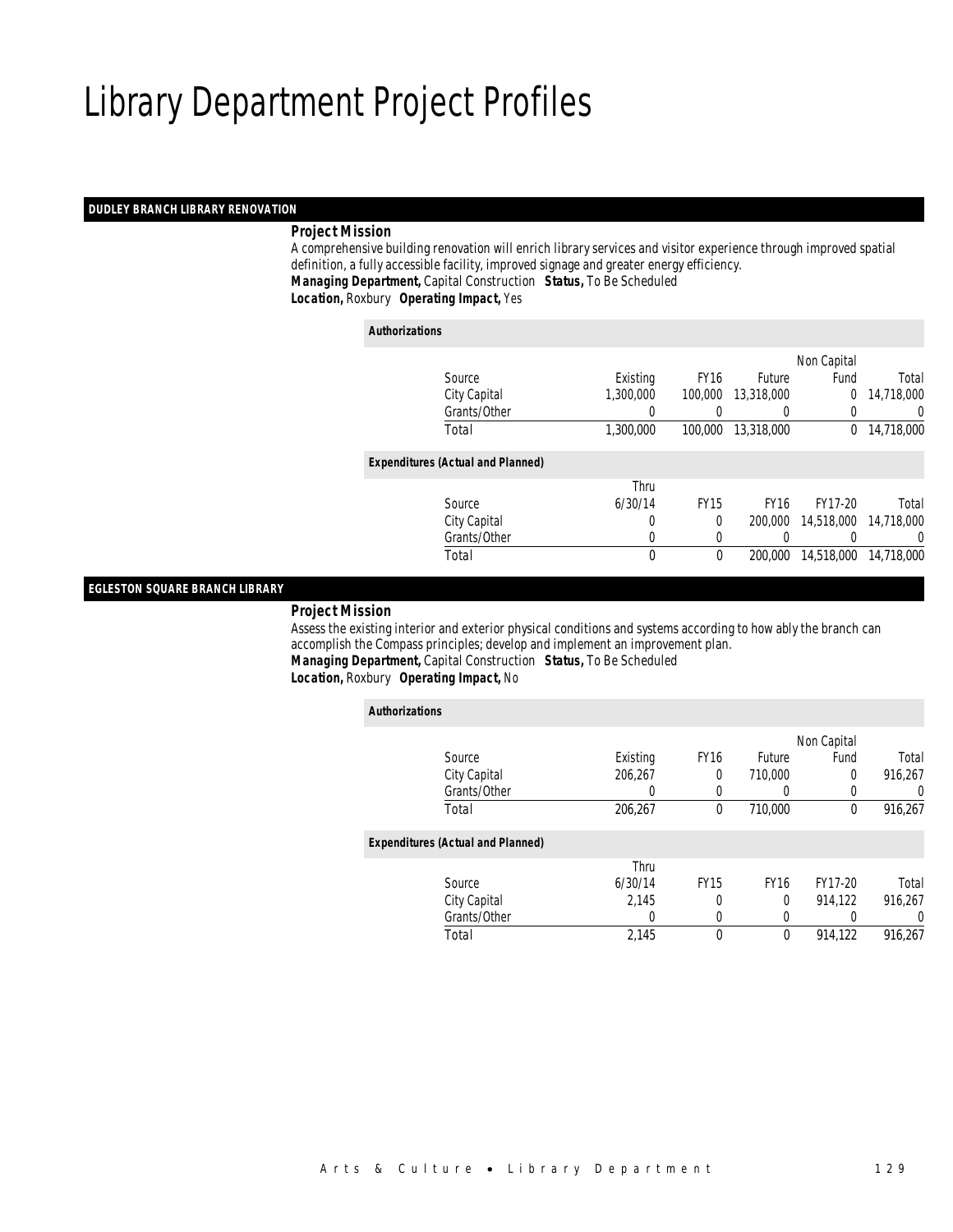# *FACILITIES AUDIT*

# *Project Mission*

Assess the existing physical conditions of the branches according to how ably the branches can accomplish the Compass Principles with the goal of informing future capital project planning. *Managing Department,* Capital Construction *Status,* Study Underway*Location,* Citywide *Operating Impact,* No

| <b>Authorizations</b>                    |          |             |             |             |                  |
|------------------------------------------|----------|-------------|-------------|-------------|------------------|
|                                          |          |             |             | Non Capital |                  |
| Source                                   | Existing | <b>FY16</b> | Future      | Fund        | Total            |
| City Capital                             | 440,500  | 0           |             | 0           | 440,500          |
| Grants/Other                             | 0        | $\left($    |             |             | 0                |
| Total                                    | 440,500  | $\theta$    | $\theta$    | $\theta$    | 440,500          |
| <b>Expenditures (Actual and Planned)</b> |          |             |             |             |                  |
|                                          | Thru     |             |             |             |                  |
| Source                                   | 6/30/14  | <b>FY15</b> | <b>FY16</b> | FY17-20     | Total            |
| City Capital                             | 4.275    | 0           | 50,000      | 386,225     | 440,500          |
| Grants/Other                             | 0        | $\left($    |             |             | $\left( \right)$ |
| Total                                    | 4,275    | 0           | 50,000      | 386.225     | 440.500          |

### *FANEUIL BRANCH LIBRARY*

*Project Mission* 

Upgrades to branch as identified in the ongoing programming study. *Managing Department,* Capital Construction *Status,* To Be Scheduled*Location,* Allston/Brighton *Operating Impact,* No

| <b>Authorizations</b>                    |          |             |             |             |           |
|------------------------------------------|----------|-------------|-------------|-------------|-----------|
|                                          |          |             |             | Non Capital |           |
| Source                                   | Existing | <b>FY16</b> | Future      | Fund        | Total     |
| City Capital                             | 358,650  | 0           | 760,000     | 0           | 1,118,650 |
| Grants/Other                             | 0        | 0           |             | 0           | 0         |
| Total                                    | 358,650  | $\theta$    | 760,000     | $\mathbf 0$ | 1,118,650 |
| <b>Expenditures (Actual and Planned)</b> |          |             |             |             |           |
|                                          | Thru     |             |             |             |           |
| Source                                   | 6/30/14  | <b>FY15</b> | <b>FY16</b> | FY17-20     | Total     |
| City Capital                             | 8,373    | 0           | 0           | 1,110,277   | 1,118,650 |
| Grants/Other                             | 0        | 0           |             |             | 0         |
| Total                                    | 8,373    | $\theta$    | 0           | 1,110,277   | 1.118.650 |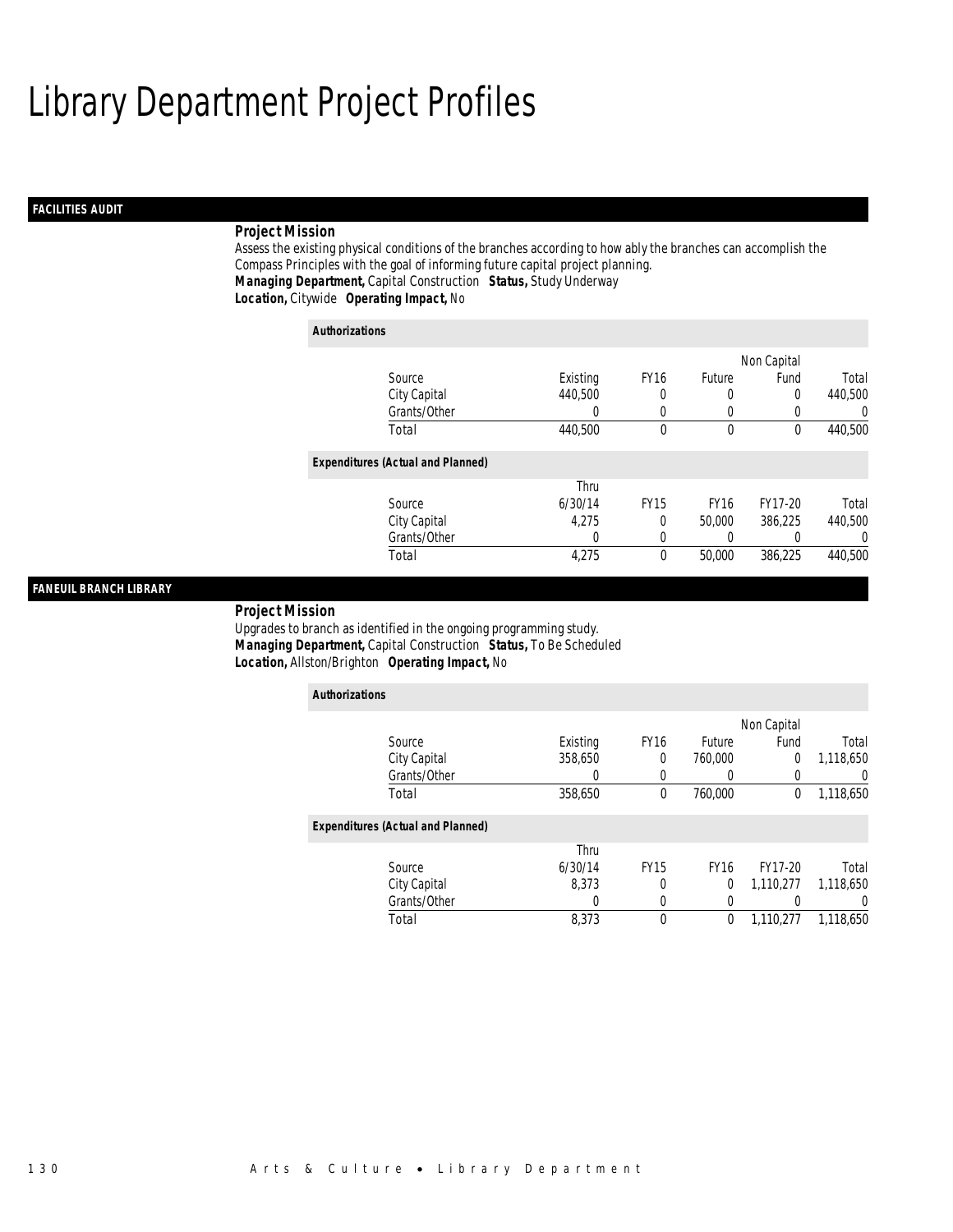## *FANEUIL BRANCH LIBRARY STUDY*

## *Project Mission*

 Assess the existing interior and exterior physical conditions according to how ably the branch can accomplish the Compass Principles; review the facility's HVAC and alarm systems; and develop a recommended remodeling plan. *Managing Department,* Capital Construction *Status,* Study Underway*Location,* Allston/Brighton *Operating Impact,* No

*Authorizations*

|                                          |          |             |             | Non Capital |        |
|------------------------------------------|----------|-------------|-------------|-------------|--------|
| Source                                   | Existing | <b>FY16</b> | Future      | Fund        | Total  |
| City Capital                             | 75,000   |             |             | 0           | 75,000 |
| Grants/Other                             | 0        |             |             |             | 0      |
| Total                                    | 75,000   | 0           | $\mathbf 0$ | 0           | 75,000 |
| <b>Expenditures (Actual and Planned)</b> |          |             |             |             |        |
|                                          | Thru     |             |             |             |        |
| Source                                   | 6/30/14  | <b>FY15</b> | <b>FY16</b> | FY17-20     | Total  |
| City Capital                             | 0        | 75,000      | 0           | 0           | 75,000 |
| Grants/Other                             | 0        |             | 0           | 0           | 0      |
| Total                                    | 0        | 75,000      | $\theta$    | 0           | 75,000 |
|                                          |          |             |             |             |        |

### *JAMAICA PLAIN BRANCH LIBRARY*

#### *Project Mission*

 Renovate existing branch and build an addition to improve access and programming. Service improvements will include circulation and collection areas, shelving, electrical system updates, and other items. *Managing Department,* Capital Construction *Status,* In Design*Location,* Jamaica Plain *Operating Impact,* Yes

| <b>Authorizations</b> |                                          |                  |             |               |                |            |
|-----------------------|------------------------------------------|------------------|-------------|---------------|----------------|------------|
|                       |                                          |                  |             |               | Non Capital    |            |
|                       | Source                                   | Existing         | <b>FY16</b> | <b>Future</b> | Fund           | Total      |
|                       | City Capital                             | 10,000,000       | 0           | $\left($      | $\overline{0}$ | 10,000,000 |
|                       | Grants/Other                             | $\left( \right)$ | 0           | $\left($      | 0              | 0          |
|                       | Total                                    | 10,000,000       | $\theta$    | $\mathbf 0$   | $^{0}$         | 10,000,000 |
|                       | <b>Expenditures (Actual and Planned)</b> |                  |             |               |                |            |
|                       |                                          | Thru             |             |               |                |            |
|                       | Source                                   | 6/30/14          | <b>FY15</b> | <b>FY16</b>   | FY17-20        | Total      |
|                       | City Capital                             | 47.398           | 550,000     | 4.400.000     | 5,002,602      | 10,000,000 |
|                       | Grants/Other                             | 0                |             |               |                | 0          |
|                       | Total                                    | 47.398           | 550,000     | 4.400.000     | 5.002.602      | 10,000,000 |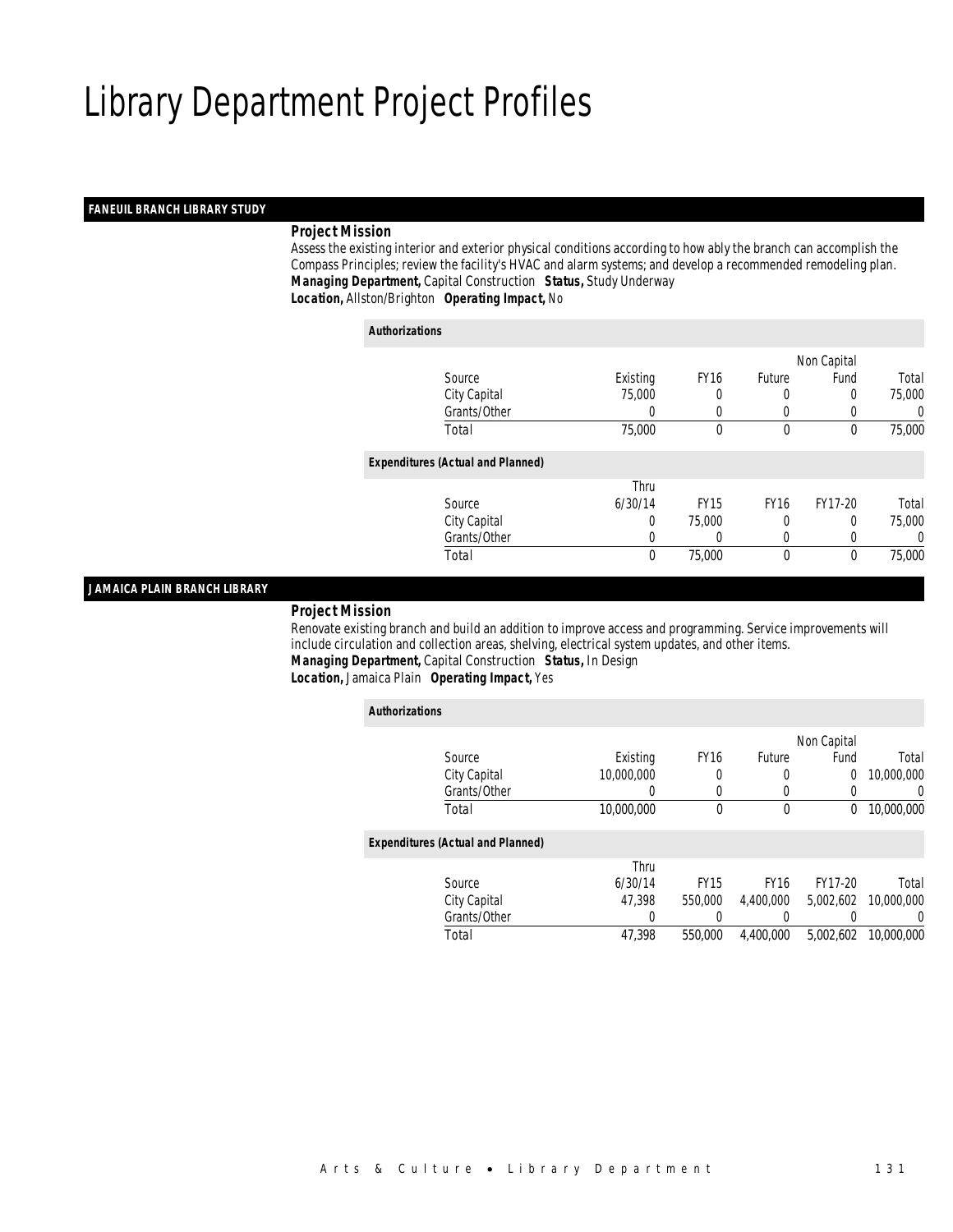## *NORTH END BRANCH LIBRARY*

# *Project Mission*

Assess the existing interior and exterior physical conditions and systems according to how ably the branch can accomplish the Compass principles; develop and implement an improvement plan. *Managing Department,* Capital Construction *Status,* To Be Scheduled*Location,* North End *Operating Impact,* No

| <b>Authorizations</b>                    |          |                  |             |             |                |
|------------------------------------------|----------|------------------|-------------|-------------|----------------|
|                                          |          |                  |             | Non Capital |                |
| Source                                   | Existing | FY <sub>16</sub> | Future      | Fund        | Total          |
| City Capital                             | 865,000  | $\Omega$         | 610,000     | $\theta$    | 1,475,000      |
| Grants/Other                             | 0        | 0                | 0           | $\left($    | $\overline{0}$ |
| Total                                    | 865,000  | $\theta$         | 610,000     | $\Omega$    | 1,475,000      |
| <b>Expenditures (Actual and Planned)</b> |          |                  |             |             |                |
|                                          | Thru     |                  |             |             |                |
| Source                                   | 6/30/14  | <b>FY15</b>      | <b>FY16</b> | FY17-20     | Total          |
| City Capital                             | 4,183    | 0                | 0           | 1,470,817   | 1,475,000      |
| Grants/Other                             | 0        | $\Omega$         | 0           |             | $\Omega$       |
| Total                                    | 4,183    | $\theta$         | 0           | 1.470.817   | 1.475.000      |

### *PARKER HILL LIBRARY*

### *Project Mission*

Exterior required maintenance to replace windows, repoint masonry walls, and repair stairs. Minor interior improvements are also planned.

*Managing Department,* Capital Construction *Status,* To Be Scheduled*Location,* Mission Hill *Operating Impact,* No

| <b>Authorizations</b>                    |          |             |             |             |                  |
|------------------------------------------|----------|-------------|-------------|-------------|------------------|
|                                          |          |             |             | Non Capital |                  |
| Source                                   | Existing | <b>FY16</b> | Future      | Fund        | Total            |
| City Capital                             | 300,000  | 200,000     | 1.900.000   | 0           | 2,400,000        |
| Grants/Other                             | 0        |             |             | 0           | $\left( \right)$ |
| Total                                    | 300,000  | 200,000     | 1,900,000   | 0           | 2,400,000        |
|                                          |          |             |             |             |                  |
| <b>Expenditures (Actual and Planned)</b> |          |             |             |             |                  |
|                                          | Thru     |             |             |             |                  |
| Source                                   | 6/30/14  | <b>FY15</b> | <b>FY16</b> | FY17-20     | Total            |
| City Capital                             | 0        | 0           | 570,000     | 1.830.000   | 2.400.000        |
| Grants/Other                             | 0        | 0           |             |             | 0                |
| Total                                    | 0        | 0           | 570,000     | 1.830.000   | 2.400.000        |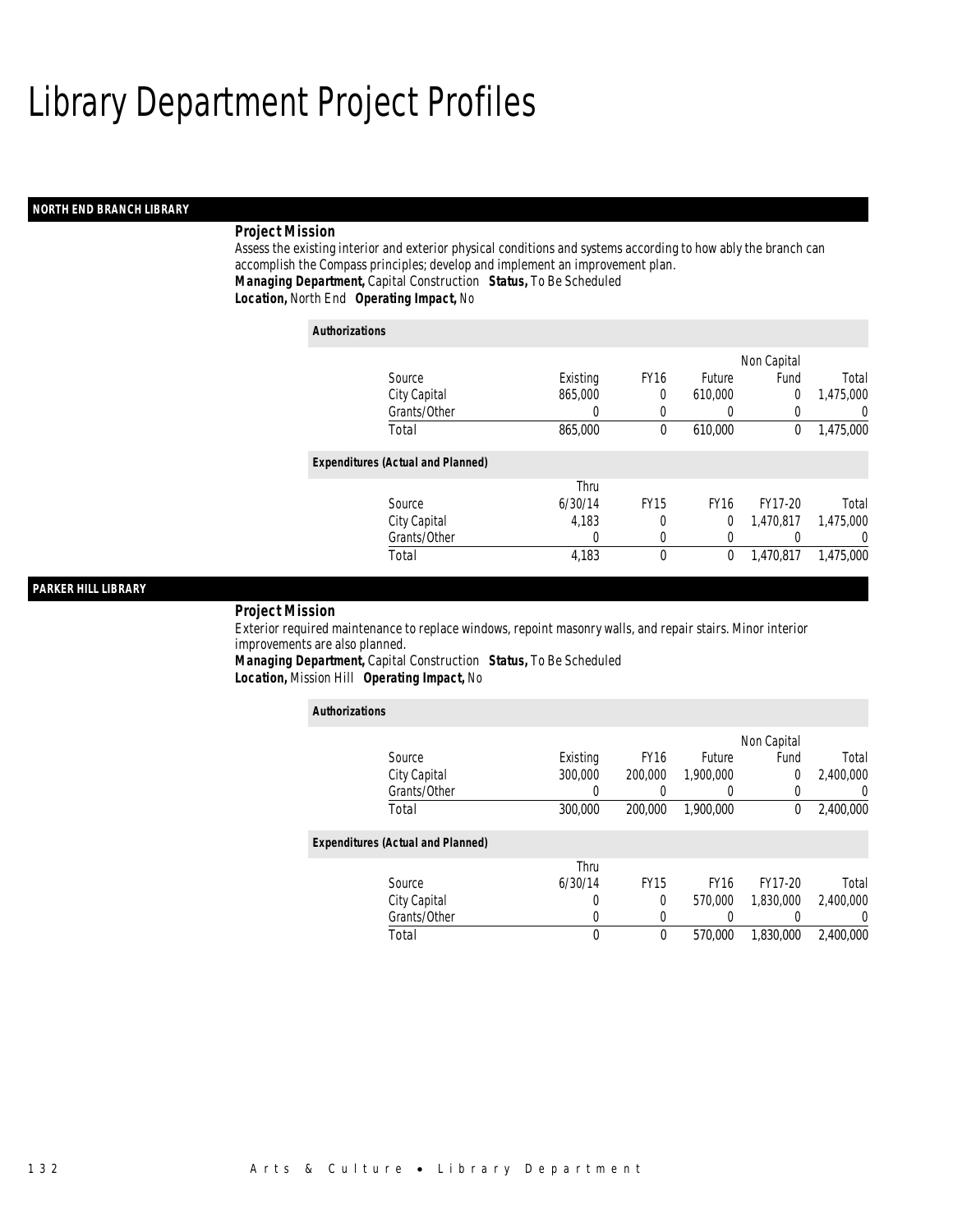# *ROSLINDALE BRANCH LIBRARY RENOVATION*

# *Project Mission*

 A comprehensive building renovation will enrich library services and visitor experience through improved spatial definition, a fully accessible facility, improve signage and increase energy efficiency. *Managing Department,* Capital Construction *Status,* New Project*Location,* Roslindale *Operating Impact,* Yes

*Authorizations*

*Authorizations*

|                                          |                  |             |             | Non Capital |           |
|------------------------------------------|------------------|-------------|-------------|-------------|-----------|
| Source                                   | Existing         | <b>FY16</b> | Future      | Fund        | Total     |
| City Capital                             | $\left( \right)$ | 0           | 6,700,000   | 0           | 6,700,000 |
| Grants/Other                             |                  |             |             |             | 0         |
| Total                                    | 0                | 0           | 6,700,000   | 0           | 6,700,000 |
| <b>Expenditures (Actual and Planned)</b> |                  |             |             |             |           |
|                                          | Thru             |             |             |             |           |
| Source                                   | 6/30/14          | <b>FY15</b> | <b>FY16</b> | FY17-20     | Total     |
| City Capital                             | 0                | 0           | 0           | 6,700,000   | 6,700,000 |
| Grants/Other                             | 0                | 0           | 0           |             | 0         |
| Total                                    | 0                | $\theta$    | 0           | 6,700,000   | 6,700,000 |
|                                          |                  |             |             |             |           |

### *SECURITY AUDIT RECOMMENDATIONS IMPLEMENTATION*

*Project Mission*

 Implement security upgrades at Central & all branch library locations. *Managing Department,* Library Department *Status,* Implementation Underway*Location,* Citywide *Operating Impact,* No

| <b>Authorizations</b>                    |          |             |               |                  |         |
|------------------------------------------|----------|-------------|---------------|------------------|---------|
|                                          |          |             |               | Non Capital      |         |
| Source                                   | Existing | <b>FY16</b> | <b>Future</b> | Fund             | Total   |
| City Capital                             | 500,000  | 0           | 0             | 0                | 500,000 |
| Grants/Other                             | 0        | 0           | 0             | $\left( \right)$ | 0       |
| Total                                    | 500,000  | 0           | 0             | 0                | 500,000 |
| <b>Expenditures (Actual and Planned)</b> |          |             |               |                  |         |
|                                          | Thru     |             |               |                  |         |
| Source                                   | 6/30/14  | <b>FY15</b> | <b>FY16</b>   | FY17-20          | Total   |
| City Capital                             | 1.470    | 100,000     | 100,000       | 298.530          | 500,000 |
| Grants/Other                             |          |             | 0             |                  | 0       |
| Total                                    | 1.470    | 100,000     | 100,000       | 298.530          | 500,000 |